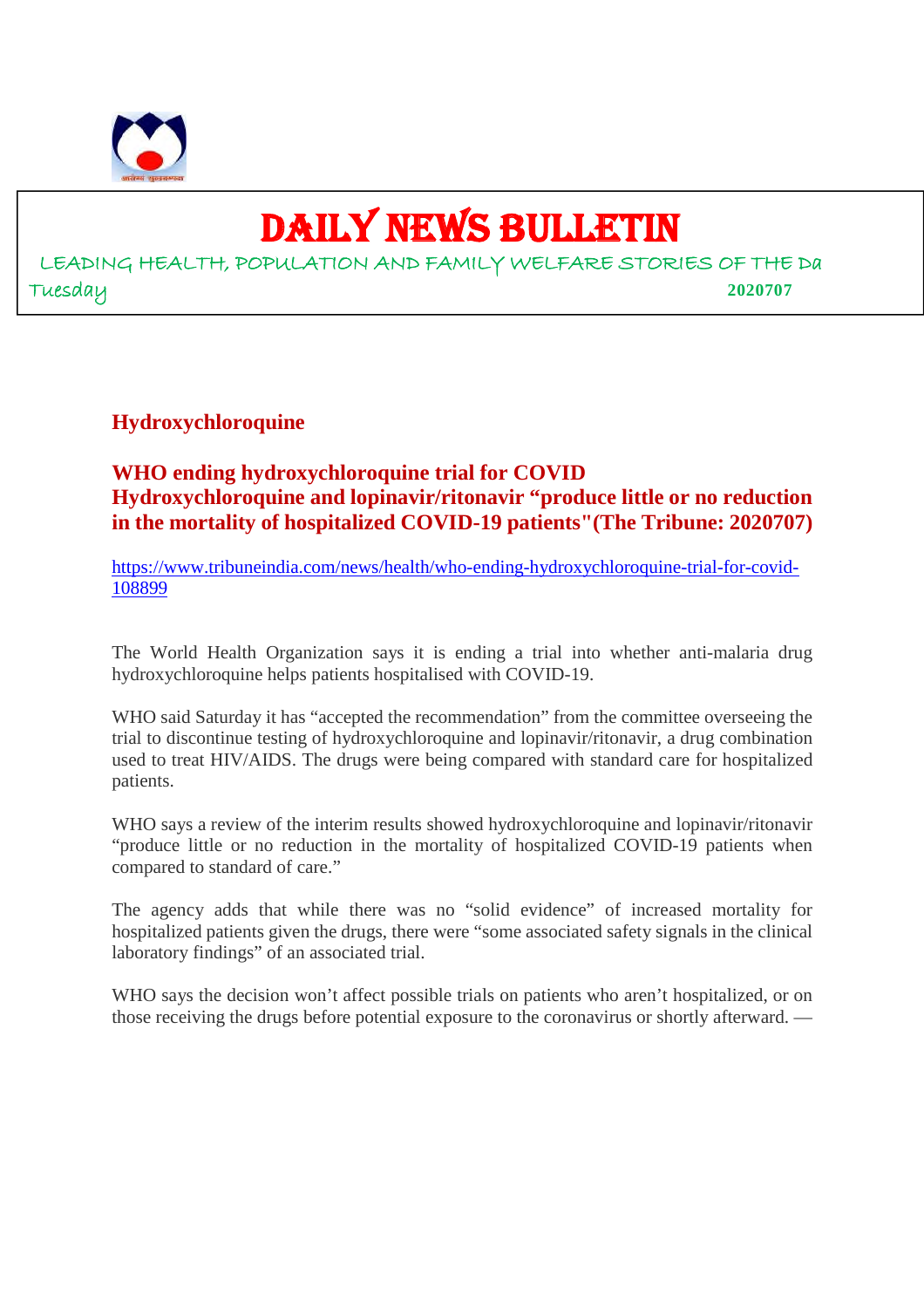### **ICMR**

#### **Covid-19 vaccine not this year'; CCMB Director contradicts ICMR The ICMR on Friday wrote to select medical institutions and hospitals to fast-track clinical trial approvals for the coronavirus vaccine candidate Covaxin"(The Tribune: 2020707)**

https://www.tribuneindia.com/news/health/covid-19-vaccine-not-this-year-ccmb-directorcontradicts-icmr-108512

'Covid-19 vaccine not this year'; CCMB Director contradicts ICMR Photo for representational purpose only. iStock

A vaccine for COVID-19 cannot be expected before early next year as the process involves a lot of clinical trials and data testing, a top official of CSIR- CCMB said on Saturday, a day after ICMR said it aims to launch the world's first COVID-19 vaccine by August 15.

Don't second-guess India's top scientists: ICMR rejects apprehensions on Covid vaccine When coronavirus vaccine will be available, at what price: Adar Poonawalla, CEO, Serum Institute of India, explains

Impossible to have vaccine by August 15, say experts

Rakesh K Mishra, Director of CSIR-Centre for Cellular and Molecular Biology, said the ICMR's letter in this regard may be for internal consumption and aimed at putting pressure on hospitals to get ready for clinical human trials.

"If everything goes absolutely really like a textbook plan, then we are talking about six to eight months to think of something that now we have a vaccine.

"Because you have to test in large numbers.

"It is not like a drug that if somebody is sick you give and see if it is cured or not," Mishra told PTI when asked about the possibility of the vaccine becoming ready by August 15.

The Indian Council of Medical Research on Friday wrote to select medical institutions and hospitals to fast-track clinical trial approvals for the coronavirus vaccine candidate Covaxin, being developed in collaboration with Bharat Biotech, a city-based vaccine maker, which it plans to release on August 15.

"Actually vaccine development takes many years, but you are in very desperate conditions. Maybe by the beginning of the next year if the vaccine clicks, we can expect. Not before that.

"Before that (it is) very unlikely as far as I understand," Mishra said.

He said thousands of people are given vaccine during clinical trials and one has to wait for the data and results, which normally takes months.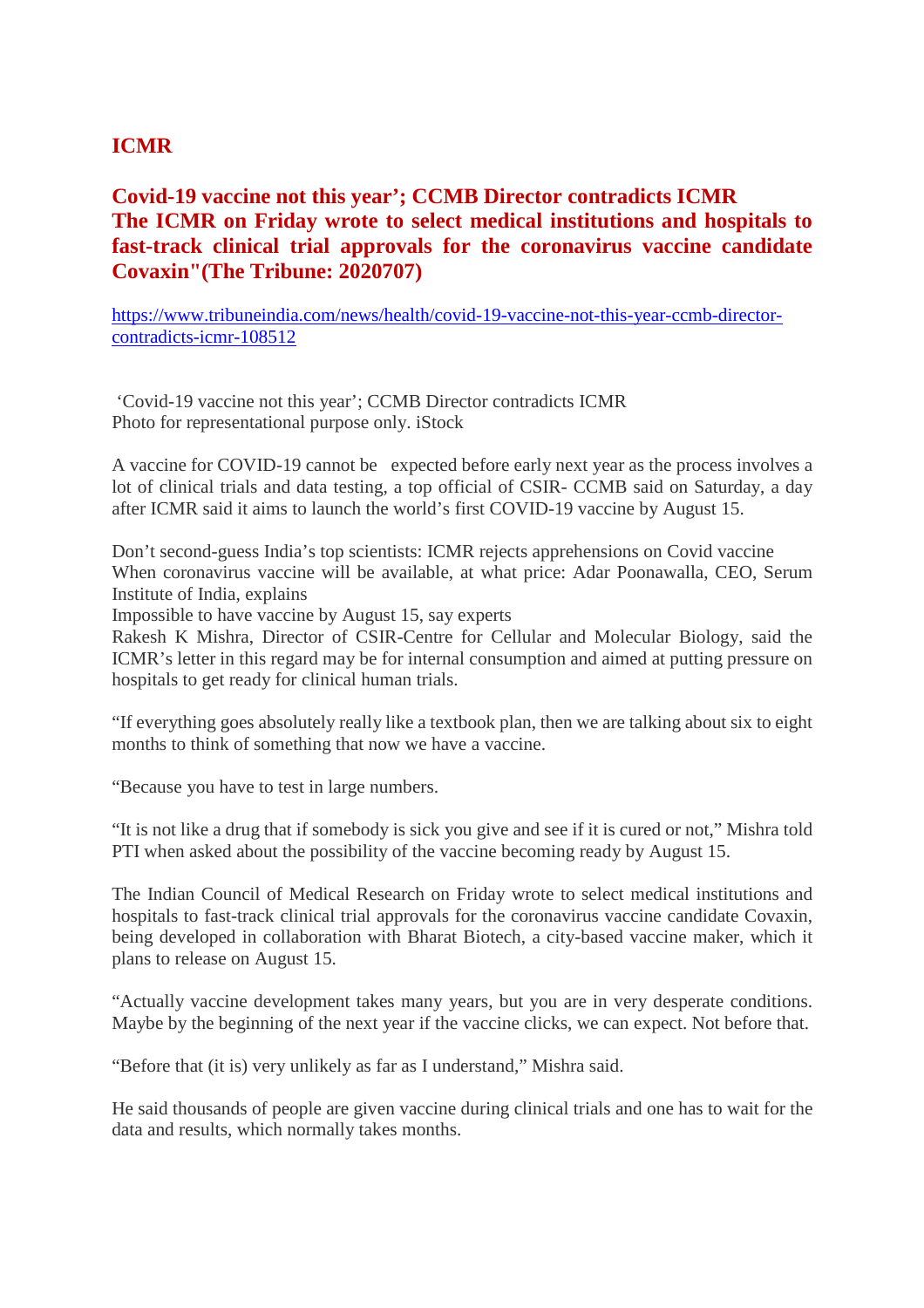To a query, he said CCMB is currently doing 400-500 COVID-19 tests every day and had sent proposals to the ICMR for undertaking a new way of testing, which will consume less time and manpower.

"We are doing a lot of tests... 400 to 500 tests every day. But there are limitations that you cannot go beyond certain numbers.

"But we had proposed to the ICMR a new way of testing. It is a shorter method. It can be done in a safer way and will take half the time.

"It is much less expensive and less human resources required. We are waiting for the ICMR to give an advisory on that," he said. PTI

#### **Depression**

#### **Depression, the silent killer Frequent mood disorder that affects people of all ages can be severely disabling and a risk factor for suicidal thinking"(The Tribune: 2020707)**

https://www.tribuneindia.com/news/health/depression-the-silent-killer-105633

DEPRESSION is a word we often throw around without realising the depth of the disease. It is a mental health condition that affects people of all ages in the form of one or recurrent major depressive episodes (MDEs) that can be mild, moderate, or severe. There is no single cause of depression known — it is a disorder of the brain that occurs due to a combination of genetic and environmental factors working together. It is a frequent mood disorder that is severely disabling and has a significant impact on everyday life of an individual as well as society at large, including a substantial economic burden on society. According to The Lancet, mental disorders are among the leading causes of non-fatal disease burden in India; 197.3 million people had mental disorders in India in 2017, which includes 45.7 million people with depressive disorders and 44.9 million people with anxiety disorders. It goes on to state that mental disorders comprised 2.5 per cent of the total disability-adjusted life-years (DALYs) in India in 1990 that increased to 4.7 per cent in 2017. Among non-communicable diseases (NCD), mental health is the largest contributor to economic loss in India — an estimated 20 percent of economic loss from NCDs between 2012 and 2030 worth \$6.2 trillion will be caused by mental health issues.

Need for big effort

And yet, it takes a suicide to make people post 'I am there' messages on social media. It is time we shun this 'one at a time' approach towards depression and other mental health conditions and take up the cudgels to support them. A mark of depression is the tendency to fatally injure oneself — that is, attempt suicide. Depression is a risk factor for suicidal thinking and good mental health care can reduce the risk; thankfully, there are several ways to help affected person access these. Suicide prevention programmes and hotlines can provide support and can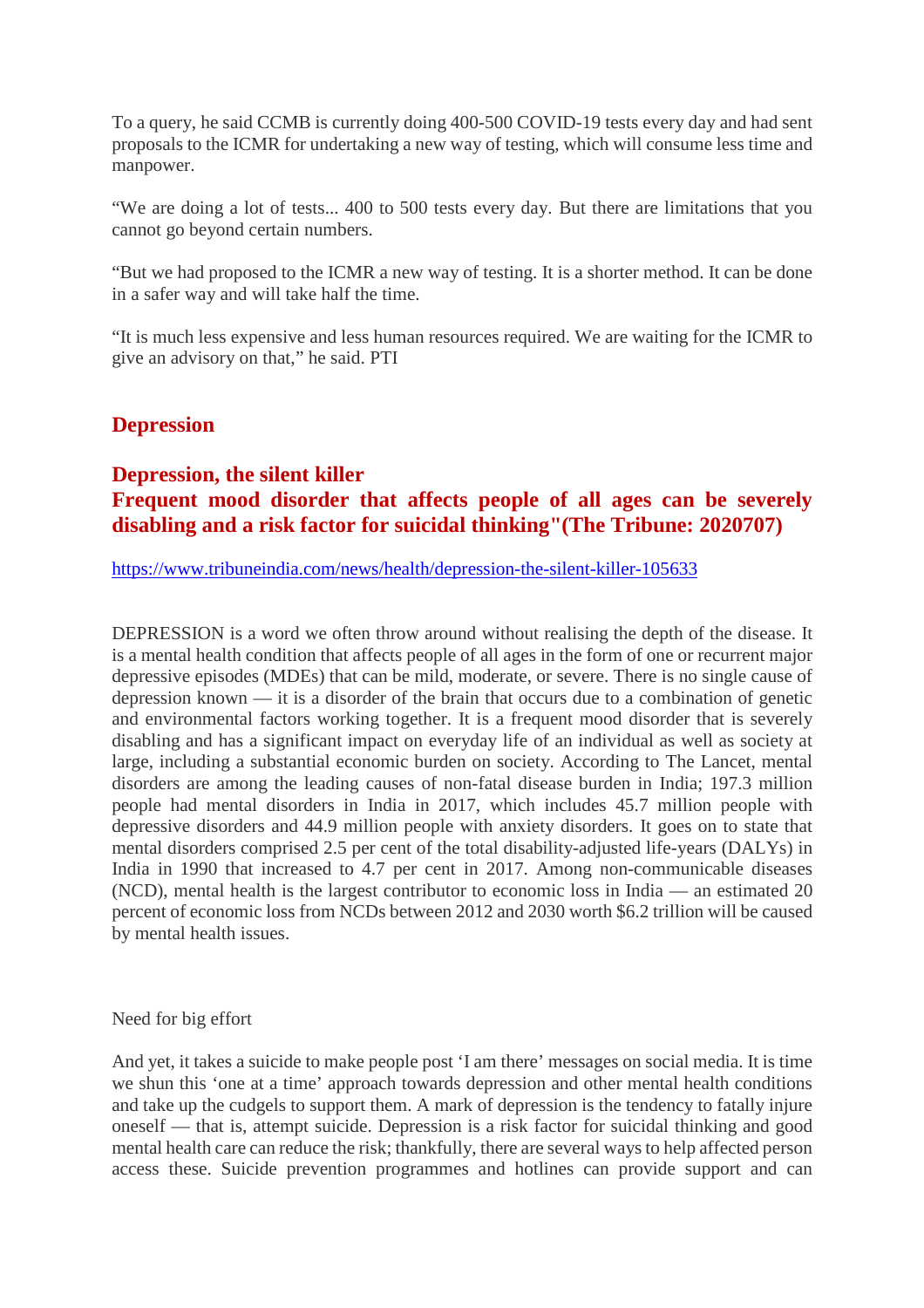withhold the tendency for some time. However, the focus on suicide and its prevention draws attention away from the fact that in 'worst case' situations depression and resultant suicidal thinking/suicide attempts/suicide can be compelling. According to the World Health Organisation, 'suicide epidemics' have been a quagmire and are known to occur sporadically, but repeatedly, in certain populations such as American Indians and in certain sites such as psychiatric inpatient units. Those who commit such acts predominantly suffer from mood disorders, and the most prevalent mood disorder is major depression.

#### Hear them out

The Mental Healthcare Act, 2017, is a welcome step in acknowledging this disease that is often silent. Mental health budget is less than 1 per cent of India's total health budget and conservative estimated cost on the government to implement the Act is Rs94,073 crore per annum. However, clinical therapies can have limited impact in the absence of an effective social support group. One of the most important things that we can offer someone suffering from mental health condition is to allow them space and comfort of talking – listening to how they are feeling without forcing them to open up can relieve them partially. Also, ask what is most helpful for them when they are feeling depressed and listen to what they have to say. But unless you are a trained professional dealing with mental health, try not to give advice. It is important to understand depression, so some familiarity with its symptoms, possible course and treatments may help understand the person and how he or she is feeling. Support their treatment and carry on with regular activity – remind them of their appointments or medicines, or carry on with the habit of watching movies on a Friday night.

—The writer is a mental health expert, Poddar Foundation, Mumbai

When mental health affects your body

Depression may trigger insomnia, increased pain sensitivity, weight fluctuations, fatigue, narrow the blood vessels and lower your libido. Here are some preventive measures and the way out:

Take good care of yourself — get enough sleep, eat nutritious food and exercise regularly. Reach out to family and friends if you are feeling lonely or sad.

Fight stress with exercise, meditation and yoga.

Know yourself better — find your strengths and pay attention to what makes your symptoms worse. This can help your doctor or therapist.

Stick with your treatment plan. If you are on medicine, take it as prescribed.

Do not skip sessions. Tell your doctor what is and is not working for you.

What triggers this disorder?

There is no single cause, but one or more of the following may cause depression:

Stressful events: Personal events such as divorce, loss of job, death of a friend or close relative.

Family history: Genes have a role to play, so if you have a parent or a sibling with the condition, chances are you will also develop it.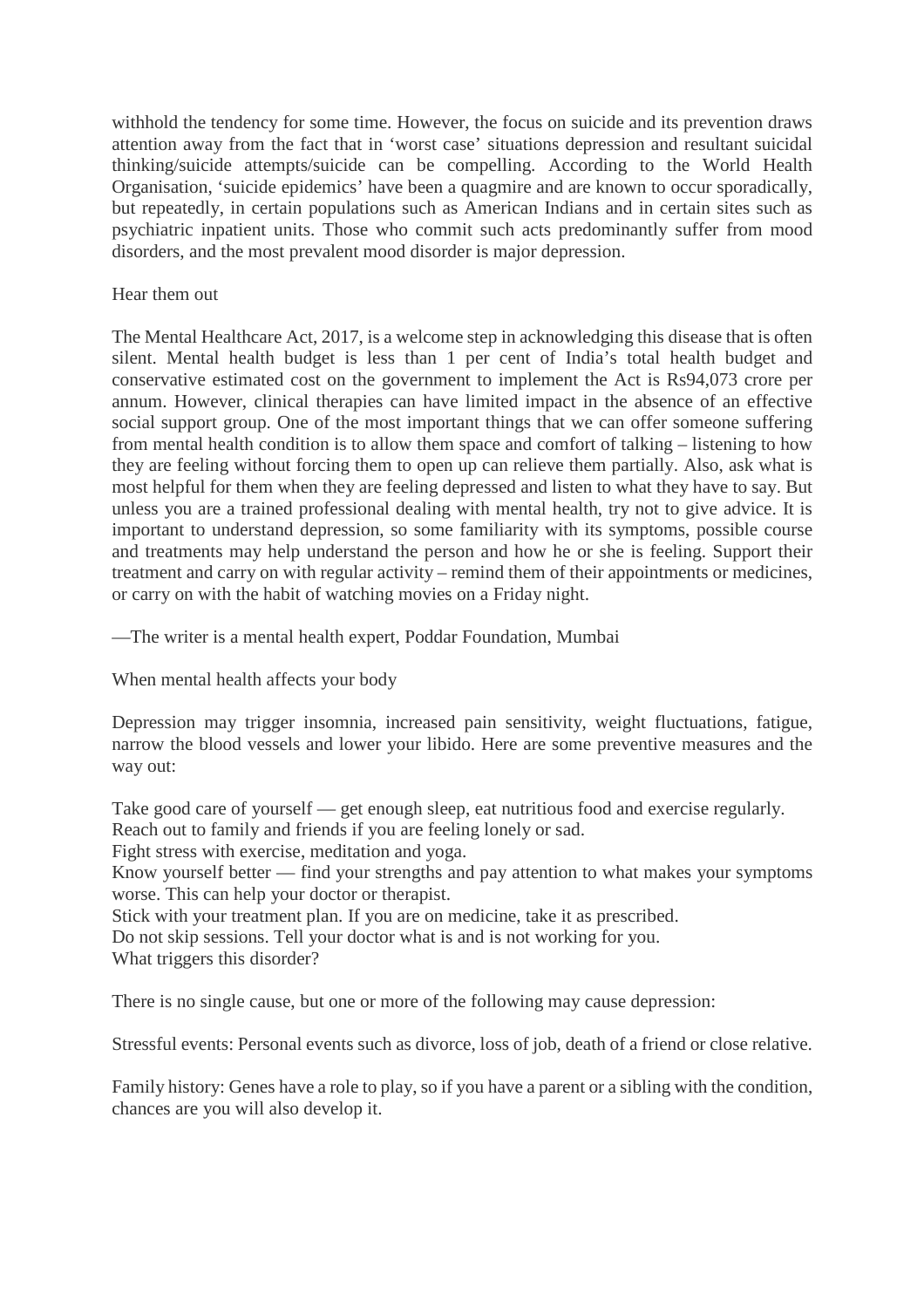Giving birth: The hormonal and physical changes in a woman's body during pregnancy and after birth, coupled with the added responsibility of a new life, may cause post-natal depression, also known as 'baby blues'.

Substance abuse: A sustained high consumption of alcohol and psychedelic can affect brain.

Illness: Chronic or life-threatening illness, e.g. coronary heart disease or cancer, can cause depression. Other triggers can be poor hormonal balance (hypothyroidism) or head injury.

Gender: Women are more prone to depression than men, mainly due to socio-cultural surroundings.

#### **Remdesivir**

## **Mylan gets DCGI nod for remdesivir in India Per 100 mg vial to cost Rs 4,800; Cipla and Hetero have also got permission to manufacture and market the drug for the treatment of COVID-19"(The Tribune: 2020707)**

https://www.tribuneindia.com/news/coronavirus/mylan-gets-dcgi-nod-for-remdesivir-inindia-109372

Mylan gets DCGI nod for remdesivir in India

Remdesivir is approved for the treatment of suspected or laboratory confirmed incidences of COVID-19 in adults and children hospitalised with severe presentations of the disease. Reuters File

Pharmaceutical major Mylan NV on Monday said it had received approval from Indian drugs regulator DCGI to manufacture and market its remdesivir for restricted emergency use in the country for the treatment of COVID-19.

The drug will be priced at Rs 4,800 per 100 mg vial and would be available to the patients in this month, it added.

The company joins domestic pharma firm Cipla and Hetero who have already received permission from the Drug Controller General of India (DCGI) to manufacture and market remdesivir for the treatment of COVID-19.

The DCGI has approved the company's remdesivir 100 mg per vial for restricted emergency use in India as part of the regulator's accelerated approval process to address urgent, unmet needs amid the evolving the COVID-19 pandemic, Mylan said in a statement.

The drug is approved for the treatment of suspected or laboratory confirmed incidences of COVID-19 in adults and children hospitalised with severe presentations of the disease, it added.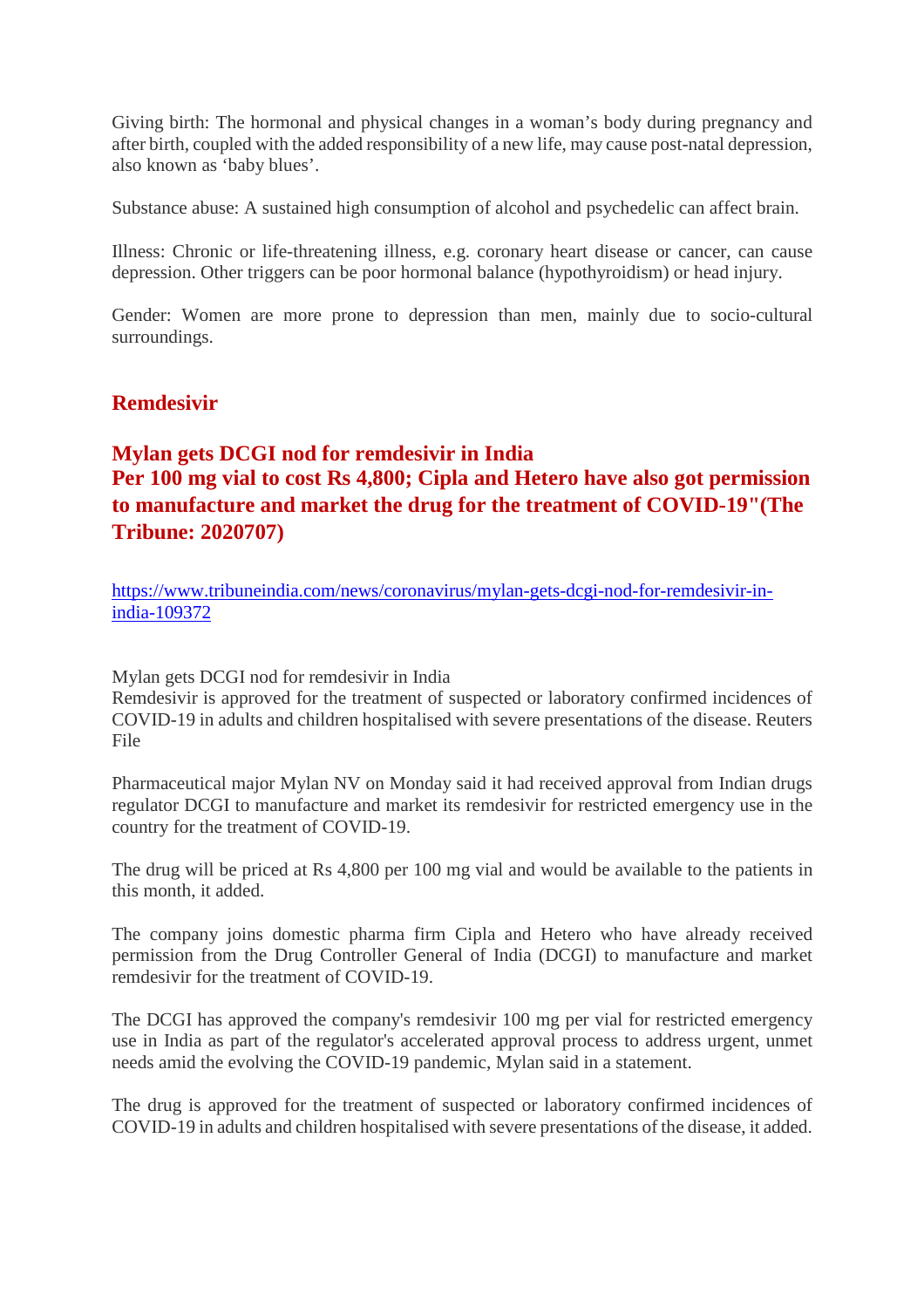"The drug will be launched under the brand name 'Desrem' in India and will be available to patients in July at a price of Rs 4,800, which is more than 80 per cent less than the price at which the branded version of this product will be available to governments in the developed world," said Mylan.

The company will manufacture remdesivir in India at its injectables facilities, which also make products for the US and have been inspected by the United States Food and Drug Administration (USFDA) for compliance with good manufacturing practices, it added.

"The approval by DCGI in India represents the first for Mylan in these 127 markets," said Mylan.

The company continues to work extensively toward expanding emergency use access for patients in the 127 low- and middle-income countries where it is licensed by Gilead Sciences to do so, it added.

"Mylan and Gilead Sciences have partnered for many years to make high quality medicines available to people who need them and have made significant progress to reduce the incidence of infectious diseases, including HIV/AIDS, around the world," said Mylan president Rajiv Malik.

Mylan commends Gilead for their continued leadership on this front, and also applauds and is proud to continue partnering with the DCGI for its ongoing efforts to accelerate access to critical medicine for patients with COVID-19 in India, he added.

"Our approval is a significant milestone for Mylan, for the global public health community and, most importantly, for patients who are battling this pandemic," said Malik.

Domestic pharma major Cipla has already said it would price its generic version of antiviral drug remdesivir at less than Rs 5,000 per vial.

Hetero has also said that it had fixed a maximum retail price of Rs 5,400 per vial for the drug.

In May, domestic pharma firms Hetero, Cipla and Jubilant Life Sciences and pharma major Mylan had entered into non-exclusive licensing agreements with drug major Gilead Sciences Inc for manufacturing and distribution of remdesivir.

The medicine has been issued an Emergency Use Authorisation (EUA) by the United States Food and Drug Administration (USFDA) to treat COVID-19 patients. PTI

#### **Covid Positivity Rate (The Asian Age: 2020707)**

http://onlineepaper.asianage.com/articledetailpage.aspx?id=14974563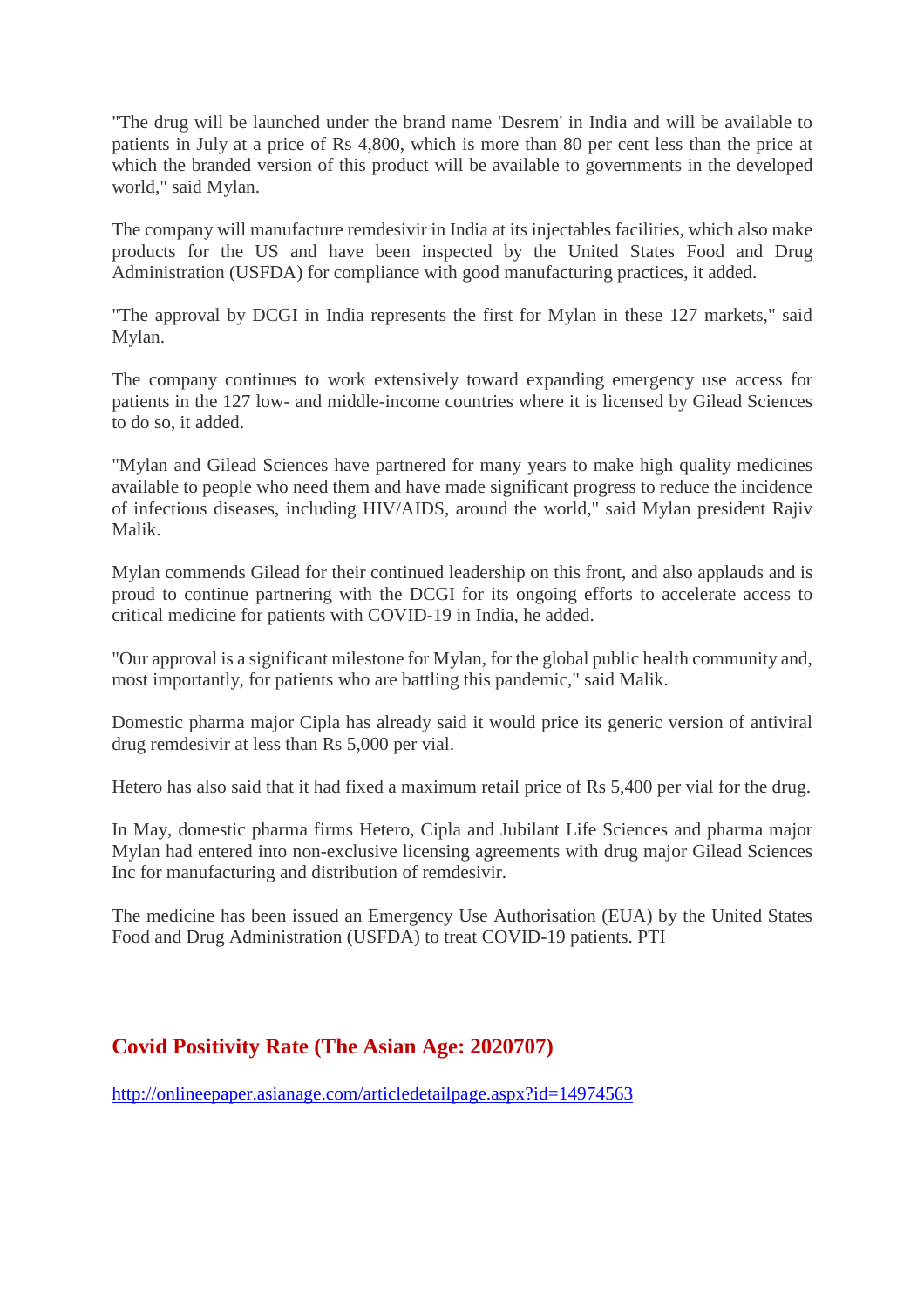## ■ CM urges recovered patients to donate plasma ■ 1.82L tests conducted since June 18 'Covid positivity rate declined from 30% to 10%'

New Delhi, July 6: The **New 50-hed Covid**<br>Centre on Monday said the average number of **Centre incated**<br>the average number of **Centre incated particle in the average number of day** for coronavirus has<br>day for coronavirus h New Dentisian Morth Delhi<br>
The Morth Delhi<br>
Municipal Corporation and<br>
Municipal Corporation and<br>
Municipal Corporation and<br>
Municipal Corporation<br>
In Reference<br>
Resident Adesia<br>
Runaward div Delhi Esp<br>
president Adesia<br>
A

it<br>viviy rale has decimed Municipal Corporation on the coupling from a<br>round 30 per cent Monday inaugurated a 50 to 10 per cent in the last be<br>d Covid isolation centre through three weeks. The government also rechain<br>the



A young girl takes a selfie at Humayun's Tomb after it re-opened for public during Unlock 2.0 in New Delhi on  $P = PT$ 

#### ASI monuments reopen, masks mandatory

**ASSI MONUMIPENTS PEOP**<br>
New Delhi, July & Qutub  $\bullet$  ALL GUIDELINES,<br>
Minar, Humayun's Tomb including social distance<br>
and a host of other cem-<br>
ing and sanitisation<br>
ranaly a host of other cem-<br>
ing and sanitisation<br>
re

**CII, ITIRISKS II**<br>However, Red Fort, which<br>is closed every Monday."<br>on regular days, will remain closed every Monday."<br>framework of the state of the state of the state of the state of the which states in the mondant<br>maxim

**ITELEVICITY**<br>
more foreign visitors,<br>
they said.<br>
they said.<br>
remains and archaeological<br>
remains and archaeological<br>
remains and archaeological<br>
hey said monumistics maintained by the<br>
hey of the remains of the more<br>
he

#### **Covid tally** crosses 1L mark with 1.379 cases

#### **AGE CORRESPONDENT**<br>NEW DELHI, JULY 6

As covid cases crossed on<br>the mark in city, consider and the mark in experiment in the angular<br>different minister Arvind Kepirsul on Ronaulton appealed to recovered<br>phose and the manifer and appealed to recovered photon a that the demand for plass<br>ma is more than its sup-<br>ply, the CM also appealed<br>to the cured Covid-19<br>patients to donate plasma<br>to treat those infected<br>with the virus.

Coronavirus disease (Covid-19) cases (Hindustan Times: 2020707)

https://epaper.hindustantimes.com/Home/ArticleView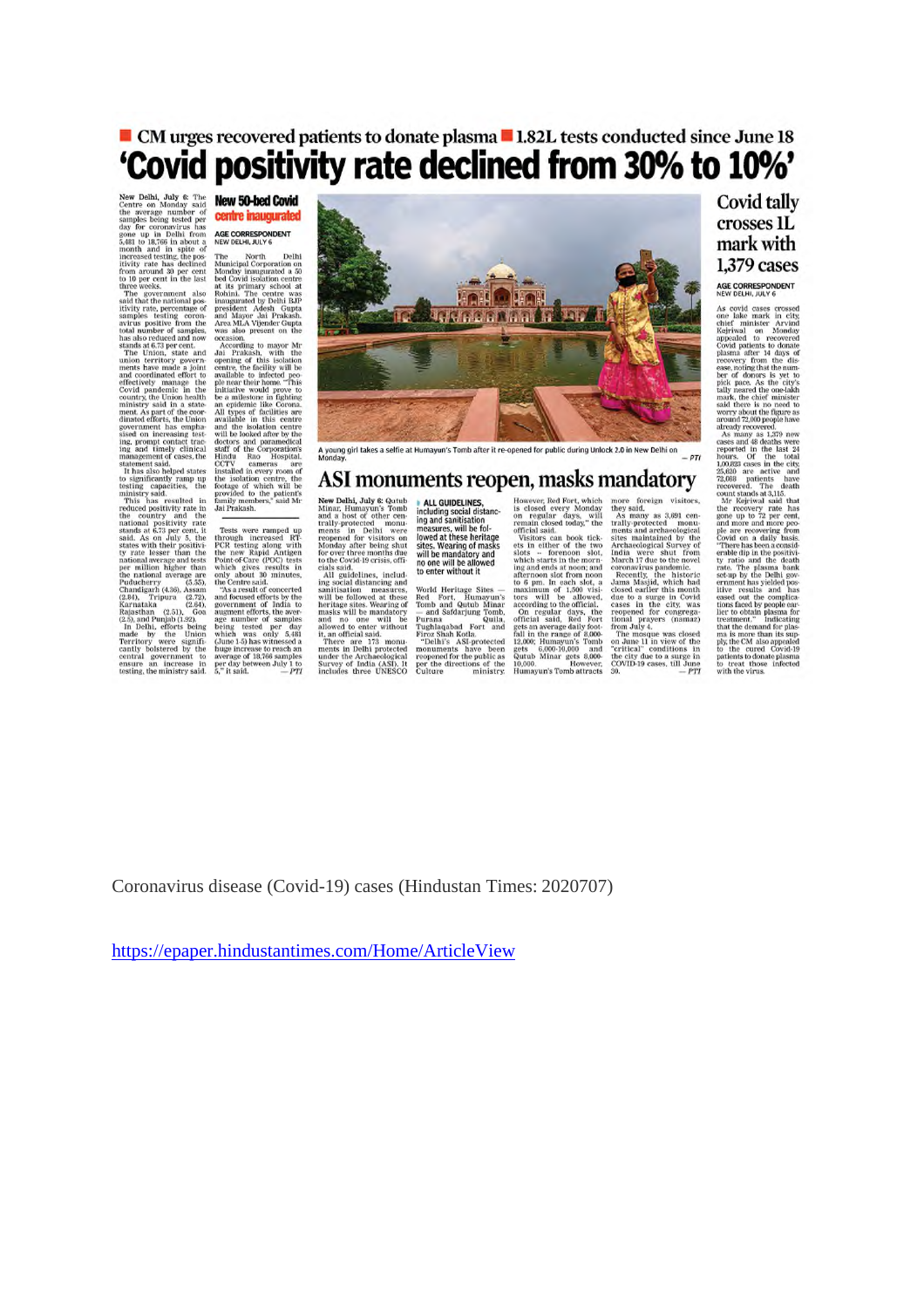**Total cases cross 100k but new infections fallLOW TESTING : Sunday lull in tests, fresh** cases lowest since June 9

The number of coronavirus disease (Covid-19) cases recorded in the national capital till now crossed the 100,000 mark on Monday, crossing a grim milestone that underlines the challenge in containing the outbreak even as daily numbers show a sustained decline.

The capital recorded 1,379 new cases, the lowest in a day since June 9, according to Delhi government data. The number of tests dipped from 23,136 in Sunday's to 13,879 in Monday's bulletin.

The capital's first case was 127 days ago when on March 2, a 45-year-old man from Mayur Vihar tested positive after returning from Italy.

Senior government officials said the dip in the number of tests conducted on July 5 was because it was a Sunday. Government data confirmed the trend. On June 28 (Sunday), 16,157 tests were conducted and on June 21 (Sunday), 14,682 tests were conducted.

"On Saturday, all the 11 districts had conducted a total of 23,136 tests, which dropped to 13,879 on Sunday. These numbers include both RT-PCR and rapid antigen detection tests. Earlier also, the testing numbers had dipped on Sundays because fewer people turn up and fewer workers report to duty. They cannot be working seven days a week for months together," a senior government official said.

The city touched the 1-lakh mark six days later than predicted by a five-member panel set up in the beginning of June to aid the Delhi government plan the increase of infrastructure. Contrary to what the committee had suggested, the number of active cases has also not shot up to 50,000-60,000 yet.

It has remained between 25,000-27,000 for the last two weeks—reaching a peak of 28,329 active cases on June 27.

"We had predicted the trajectory of the infection based on the trends then. Anyway, it was the worst-case scenario; now we are well-prepared to handle the cases. The number of active cases seems to have stabilised. This is mainly due to two reasons—now even though we are testing over 20,000 people a day, the positivity rate has been reducing—fewer new cases are being reported. At the same time, the number of recoveries has gone up," said Dr Arun Gupta, one of the members of the panel and the president of Delhi Medical Council.

#### **Reduced mortality**

Even though it is declining, Delhi's case fatality rate—the number of people who died of Covid-19—remains over 3%. This is slightly higher than the national average of about 2.8%.

Chief minister Arvind Kejriwal during a press briefing on Monday said the number of deaths due to Covid-19 has come down. "Earlier, over 125 deaths were being reported on a single day. Now there are 55 to 60 deaths daily. So, the number of deaths has come down by half. It needs to be reduced further," he said.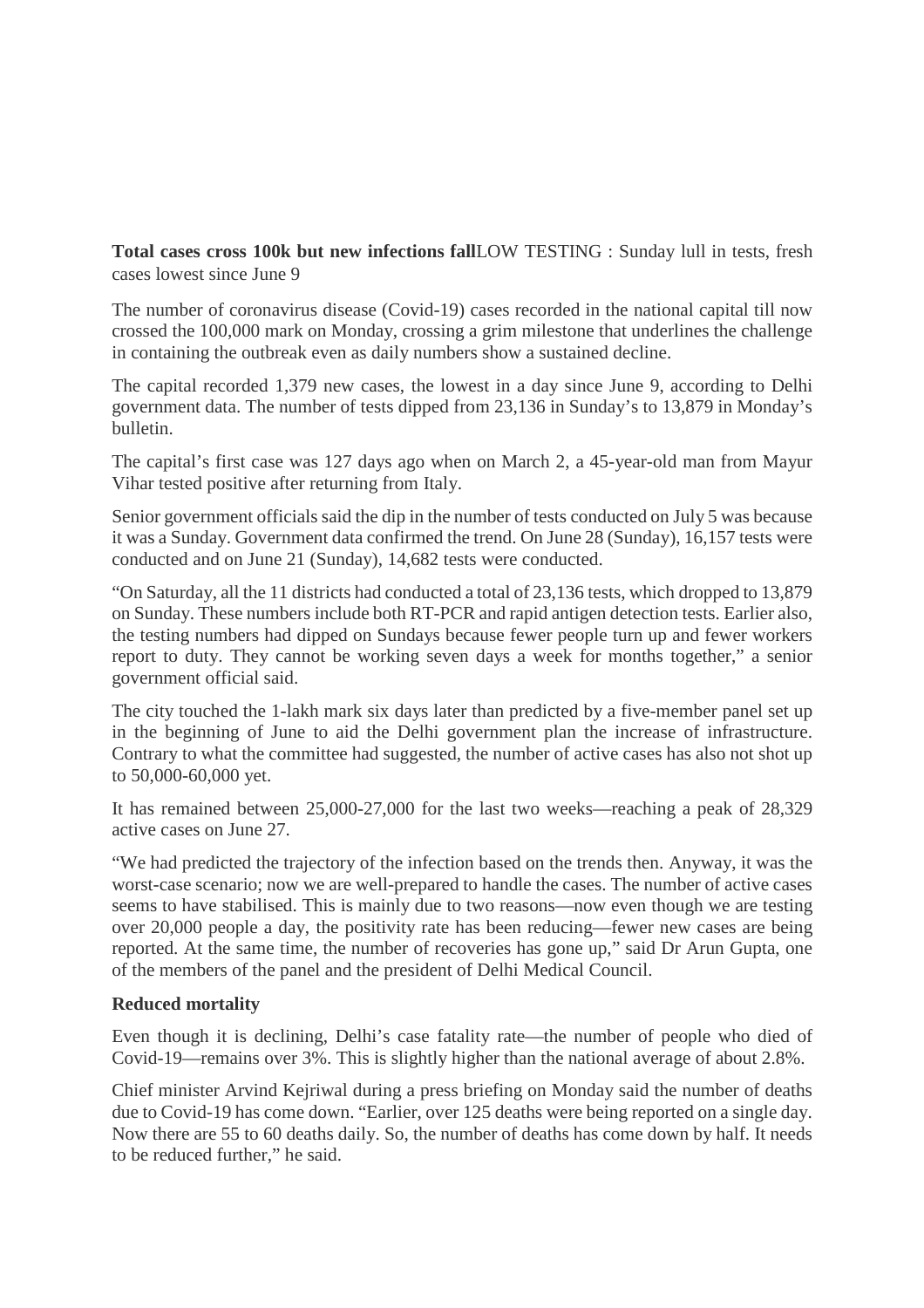Dr Gupta said, "No one across the globe has been able to predict the behaviour of this infection; the models have all failed. But, from the current numbers, I feel that the number of new cases and new hospitalisations will start going down now."

#### **recovery rate UP**

An increased recovery rate is the reason for the number of active cases stabilising. The number of recoveries shot up June 18 onwards when 3,884 people recovered or were discharged in one day, rather than the few hundred that were recovering before. According to the data provided by the Delhi government, the highest number of recoveries was recorded on June 20—7,725.

An increase in the number of cases in June and the revised discharge policy of the union health ministry—wherein a Covid-19 patient can be discharged 10 days after the onset of symptoms or three days after recovery—are likely the reasons for Delhi's increased recovery rate.

On Monday, the recovery rate stood at 71.4%; it had crossed the 70%-mark a day ago.

"I do not know whether the increased recovery rate is because of a change in the behaviour of the virus. It could also be that we are testing more people in the community and detecting mild cases," said Dr Shobha Broor, former head of the department of microbiology at All India Institute of Medical Sciences.

The data also shows that hospitalisations have started going down —with 5,250 people in hospitals on Monday as opposed to over 6,000 people that were in hospitals the week ending on June 28. This decline, however, is because of the decline in the number of new cases being recorded and not because the cases are milder.

The proportion of active cases that need hospitalisation has remained more or less the same at about 21%.

#### **Low positivity rate**

Delhi's positivity rate—proportion of people who test positive among those tested —as also continued to decline and came to a single digit for the first time on Sunday after May third week. On Sunday, only 2,244 of the 23,136 people tested turned out to be positive, bringing the positivity rate to 9.7%.

Experts say this is a positive sign as the number continues to decline despite increased testing.

#### **Covid-19: What you need to know today (Hindustan Times: 2020707)**

https://epaper.hindustantimes.com/Home/ArticleView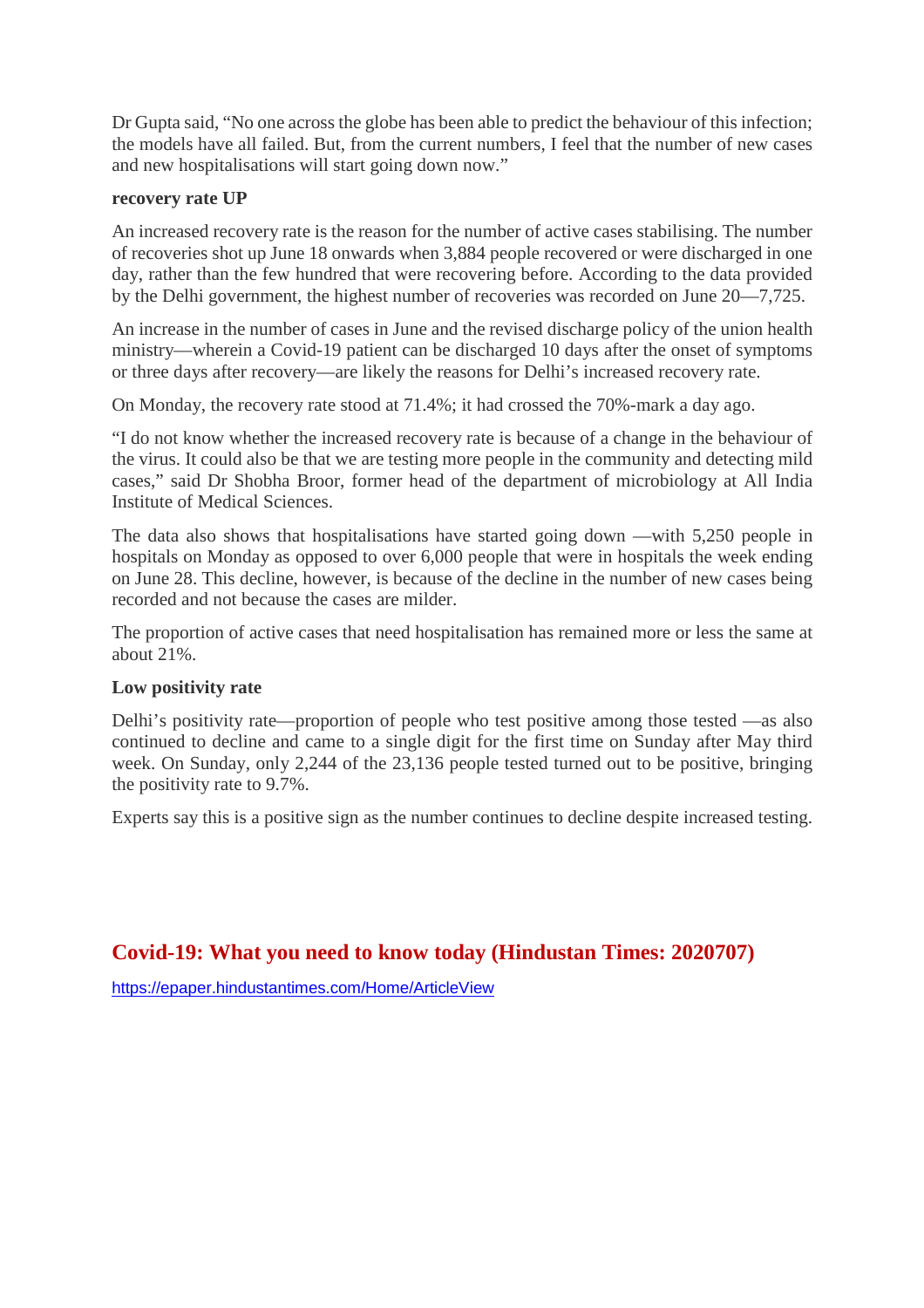

Till Sunday, July 5, India tested 9.79 million people (9,790,387 to be precise – excluding repeat tests) for the coronavirus disease (Covid-19). That translates into 7,531 tests per million (taking India's population as 1.3 billion). India's Covid-19 dashboard on Sunday night read: 697,284 cases, 19,700 deaths, and 424,596 recoveries. That translates into a positivity rate of 7.12% overall, a case fatality rate of 2.82%, and a recovery rate of almost 61%.

But the number of daily cases has been on the rise (as has the number of deaths). On Sunday, 24,422 cases and 421 deaths were recorded. The average number of cases registered last week was 21,180; the average number of deaths, 460. The positivity rate on July 5 was 13.52%; the average positivity rate for the past week was 9.43% (which is a better measure; testing in India seems to fall off on Sundays). Still, given that the positivity rates of the past week have been higher than those overall, there's clearly some increase, although this is not necessarily a bad thing – as this writer has previously pointed out, positivity rates increase with testing up to a point, then plateau, and finally start decreasing with more testing (as is happening in Delhi). Sure, the system can be gamed (and some Indian states are definitely guilty of this) by going slow on tests, although no one gains in the long term from this.

Delhi and Tamil Nadu have been aggressive in testing, and the results are evident – Delhi has actually seen the number of daily cases begin to fall from their June peaks, although they are still high (on Sunday, for instance, 2,244 new cases were recorded in Delhi) and experts are beginning to speak of the city entering a long plateau in terms of cases; Tamil Nadu has seen the number of cases increase (4,150 new cases on Sunday alone), but has managed to keep its positivity rate in the 7-12% band, and lower than previous peaks, indicating adequate testing. The big difference between Tamil Nadu and Delhi is that the latter is carrying out antigen tests, which are administered indiscriminately in so-called containment zones (which means anyone in a containment zone can get tested, not just those who meet the Indian Council of Medical Research's stringent criteria for testing). Last week, the central government asked states to roll out antigen testing, pretty much on the same basis that Delhi has. This is a good move, and may finally mean India starts testing adequately.

Which brings us to the original question: How does one define adequate testing?

Russia has so far tested close to 16% of its population, according to worldometers.info. The US has tested 11%, and the UK 15%. India has tested 0.8% of its population. Even Brazil has tested 1.5%. And China, with a population higher than India's, has tested 6% of its population.

India's policymakers and politicians have been happy to cite per capita statistics to show how India has managed the pandemic well, but point to the country's size and population when its low testing number is highlighted. If China (the world's most populous nation) and the US (the world's third most populous nation) can test 6% and 11% of their population, India can surely do better than 0.8%?

So, what should India's target be, when it comes to tests?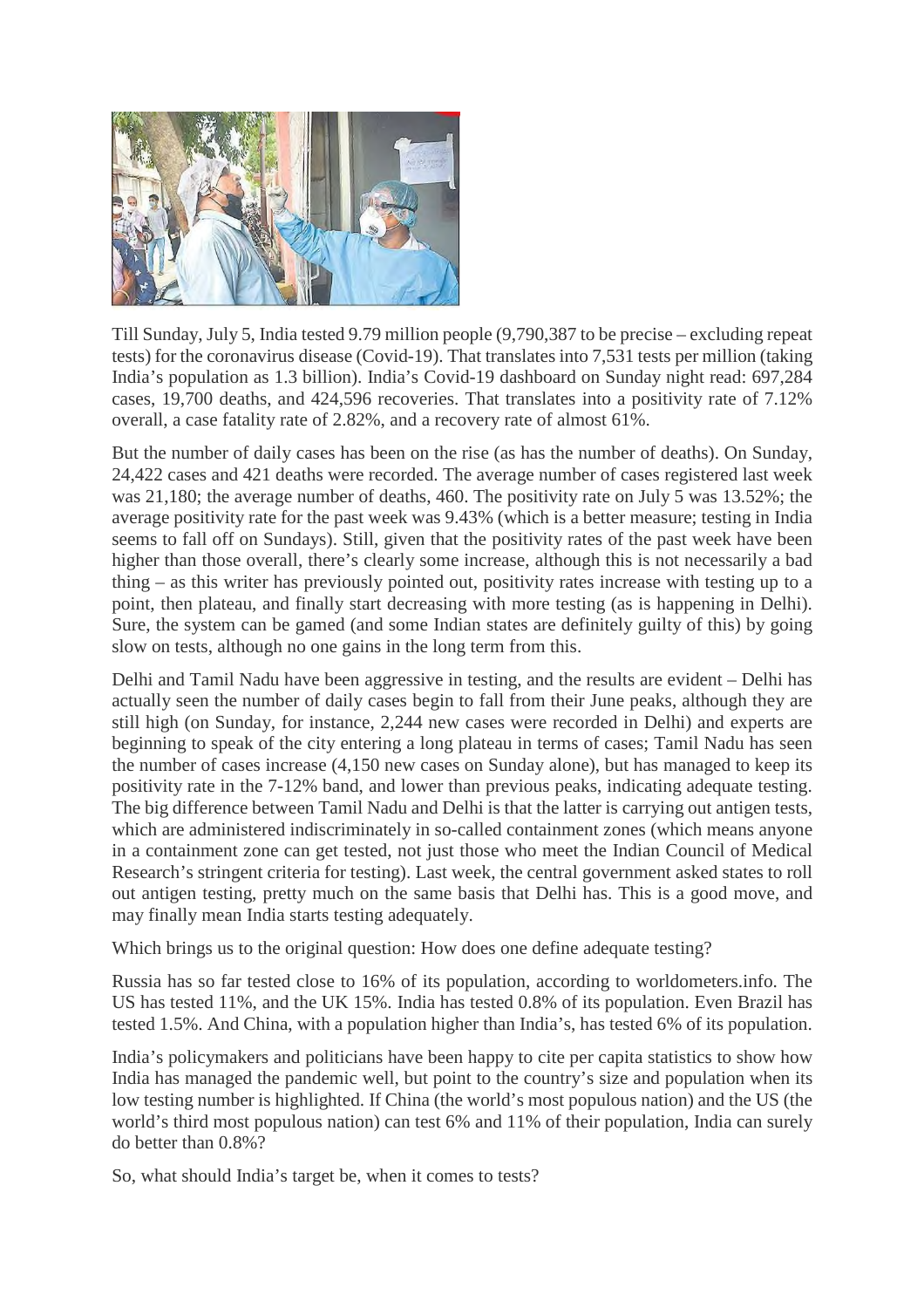India should aim for 50 million tests (which would mean testing a little less than 4% of the population).

India has increased its testing capacity manifold – but the most tests it has carried out in a single day in the past few weeks is a quarter of a million. Is there a way to increase this to a million? For that would mean hitting the 50 million tests target by August 15.

This is the kind of challenge and deadline I'd like to see ICMR set for itself.

#### **CM encourages plasma donation (Hindustan Times: 2020707)**

#### **https://epaper.hindustantimes.com/Home/ArticleView**

New Delhi : Delhi chief minister Arvind Kejriwal urged on Monday all hospitals treating Covid-19 patients in the city to counsel recovered patients at the time of discharge to donate their plasma, noting that even though the demand for the therapy has gone up, the number of people ready to donate is yet to pick up.

The Delhi government had set up the country's first plasma bank at the Institute of Liver and Biliary Sciences (ILBS) in South Delhi's Vasant Kunj last week to streamline plasma therapy, a treatment in which plasma -- a component of the blood -- from a recovered patient is injected into an infected person in order to boost their immune response.

According to the government, plasma therapy trials in Delhi have shown improvement in the condition of 34 out of 35 Covid-19 patients in government hospitals and 46 out of 49 patients in private hospitals.

Addressing a digital press conference on Monday, Kejriwal said the plasma bank has boosted the demand for the therapy but the availability of plasma has remained low. "We opened the plasma bank last Wednesday and since then we have found that the number of people who require plasma is more than the number of people who are donating plasma. If things continue like this, the plasma stock at the bank will be over soon," he said.

Hospitals offering plasma therapy in Delhi include Lok Nayak Hospital, All India Institute of Medical Sciences (AIIMS), Dr Ram Manohar Lohia Hospital, Lady Hardinge Medical College, Rajiv Gandhi Super Speciality Hospital, Max Hospital, Saket, Indraprastha Apollo Hospital, Batra Hospital and Sir Ganga Ram Hospital.

To scale up donations, he said the government has deployed a team of doctors who are calling up all recovered patients and appealing them to donate plasma.

"If you receive such a call, please do not refuse to donate. I also request all the hospitals that whenever they discharge a recovered Covid-19 patient from their hospitals, they must counsel the patient to donate plasma after 14 days of their recovery," Kejriwal said.

"I want to request the people of Delhi to come forward and donate their plasma. There is no need to worry. You will not experience any pain or weakness, and the government will arrange transport for you. Some people are scared that if they visit ILBS hospital, they will contract the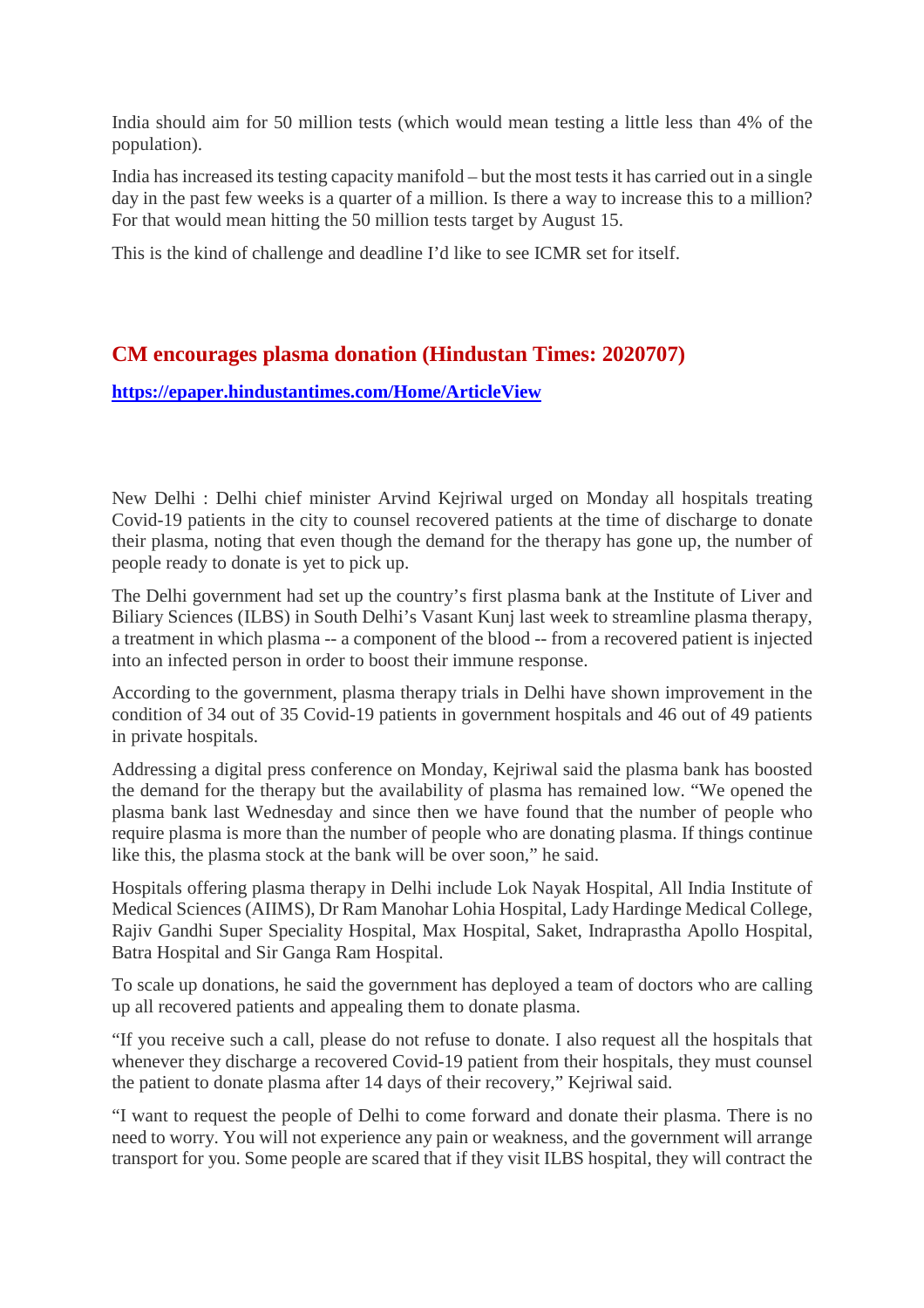coronavirus disease. I want to clarify that ILBS is a non-Covid hospital. You will not be infected," he said.

On Monday, Delhi crossed 100,000 Covid-19 cases. The CM said there is no need to panic as of the 100,823cases, 72,088have already recovered. The recovery rate in Delhi has gone up to 72% and the positivity rate has dipped below the 10% mark for the first time in nearly 7 weeks.

On the availability of beds, he said only around 5,169 beds of the total 14,986 were occupied as on Monday afternoon across all hospitals. The peak Covid-19 bed occupancy in Delhi so far has been around 6,200.

Dr Puneet Mishra, a professor of community medicine, AIIMS, said that a bank helps ease the process of procuring plasma for patients.

"Opening one centralised plasma bank is a good idea, but before opening more, the government should wait until ICMR comes out with the final result of their plasma trials. Besides, the government should now focus on increasing ICU beds and ventilators," he said.

© 2020 All Rights Reserved. Powered by *Summit*

#### **Covid transmission: Centre (Hindustan Times: 2020707)**

https://epaper.hindustantimes.com/Home/ArticleView

**Keep toll low, suppress Covid transmission: Centre to states**TWO-PRONGED APPROACH: States also told to ensure 72-hr surveillance of 80% of close contacts of patients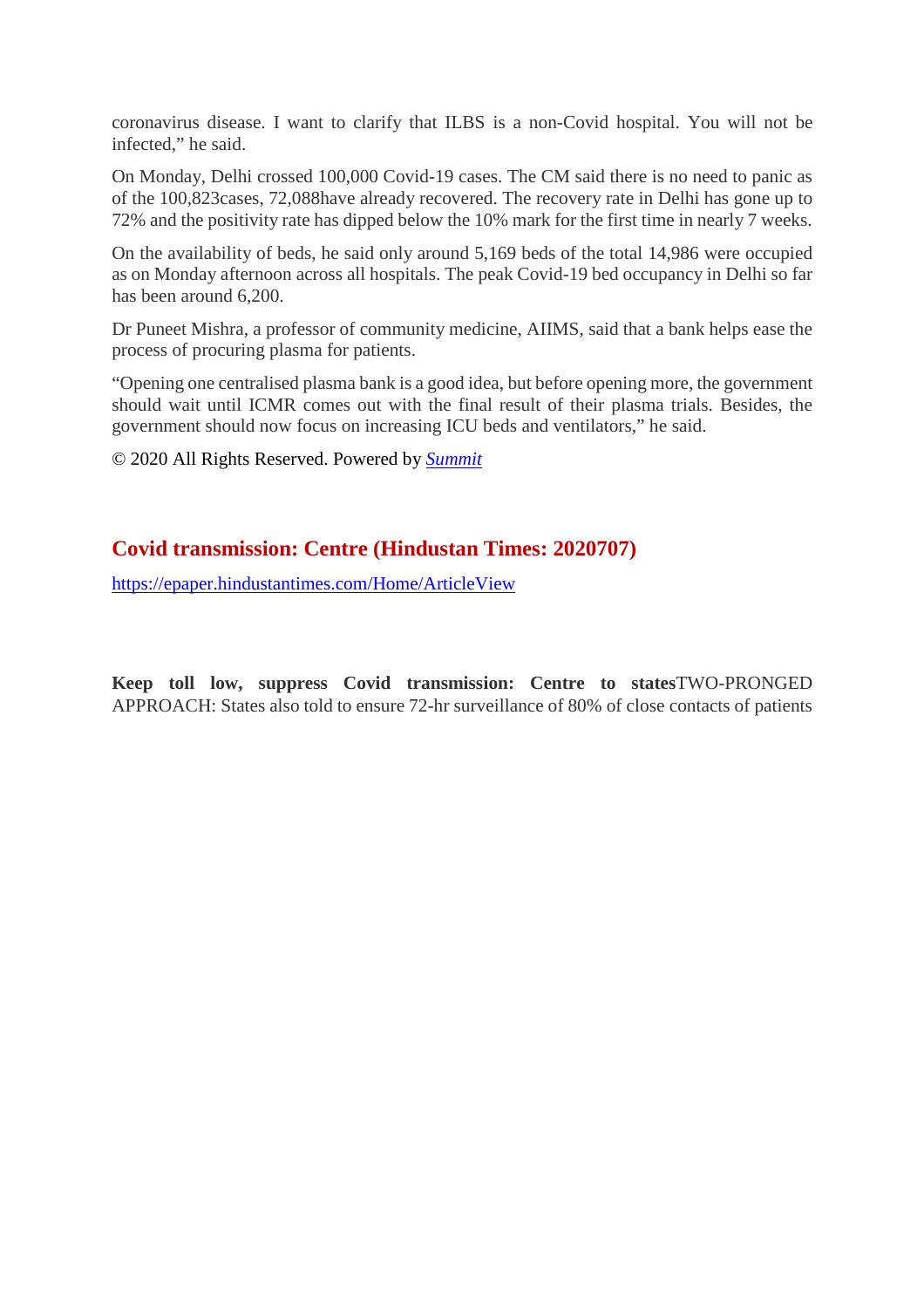

With cases of the coronavirus disease (Covid-19) spiralling to nearly 700,000, the Centre has asked state governments to adopt a two-pronged strategy to slow the spread of the pandemic, people aware of the development said. Key elements of the new strategy include keeping the mortality rate at less than 1% and suppressing transmission of the disease by following the guidelines of World Health Organization (WHO).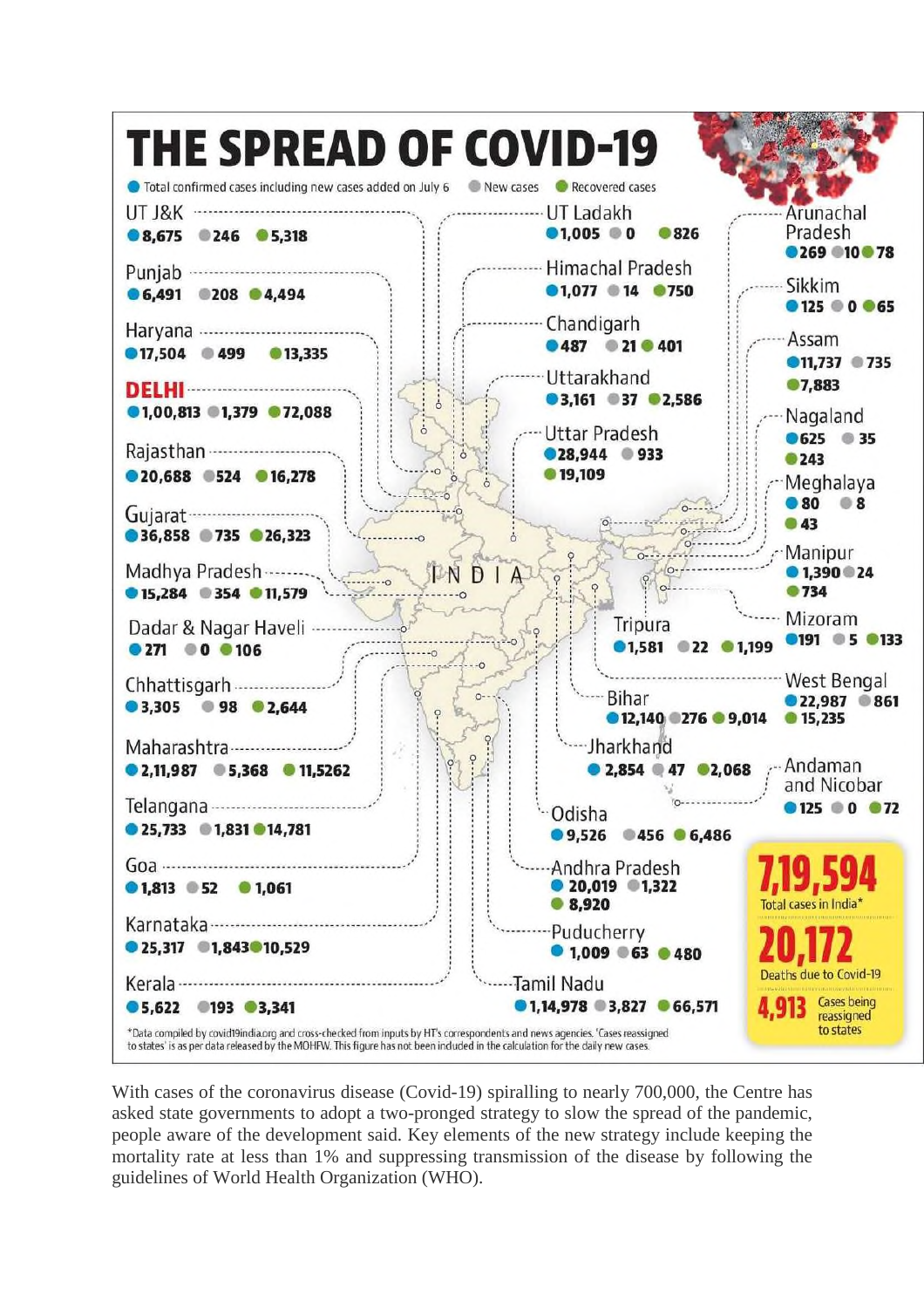The strategies were discussed at meetings last week in an interaction between cabinet secretary Rajiv Gauba and state officials, the people said on condition of anonymity.

The Centre's revised strategy to tackle Covid-19 comes at a time when India has overtaken Russia to the third position in the tally of cases, behind only the US and Brazil, and after a careful assessment of the experiences of states such as Karnataka, Tamil Nadu, Kerala and Haryana and the urban centre of Hyderabad, capital of Telangana.

The Centre has also pointed out that Delhi, which had a positivity rate—or number of positive cases per 100 tests—of 40% a month ago, has reduced to just 10% now. The Centre underlined that Delhi has also doubled its testing from 11,000 per day a month ago to daily 22,000 tests.

The states have been told to ensure 72-hour surveillance of at least 80% of close contacts of Covid-19 patients, a measure that can go a long way in reducing the transmission and possibility of spread of the virus. From proper quarantine of suspected Covid-19 patients to setting a target of ensuring a positivity rate of less than 10%, the centre has set a series of doable tasks for the states. Gauba has also said that once the positivity rate declines to less than 5%, the states can feel they are in a comfort zone.

All states have been told to conduct minimum of a 14 tests per 100,000 people.

While Delhi's Covid-19 management has improved after the Union home ministry stepped in last month, working out collaborative strategies at joint meetings with the state, a few other states have emerged as a big headache for the Centre.

"Karnataka, Tamil Nadu and the city of Hyderabad had seen transmission slowing down but again the outbreak gained pace. We have told the states that they initially did a good job but then lost some momentum," said a senior official involved in the management of the outbreak.

In two meeting with the cabinet secretary, lasting two hours each, examples of Kerala, Haryana and Tamil Nadu were given to other states to show how these states were able to keep the death rate around 1% or below. To improve the death rate, the Centre has asked states to improve the "speed to care".

"We had asked states to do an assessment of how many people called for ambulances, how many were rejected and what time it took for the patient to reach hospital in an ambulance," said another official, "and also ensure that when a patient reaches the hospital he/she should not spend more than 45 minutes in triage."

The states were also told it is critical to "smoothen transition points" which includes test confirmation to hospitalization to ambulance coordination.

For suppressing transmissions, the Centre is referring to the detailed guidelines issued by the WHO such as the need for more effective contact tracing, better sealing of hotspots and antibody testing.

The states were also encouraged to hold teleconferences for local doctors with specialists or senior doctors of the All India Institute of Medical Sciences and other top hospitals.

#### © 2020 All Rights Reserved. Powered by *Summit*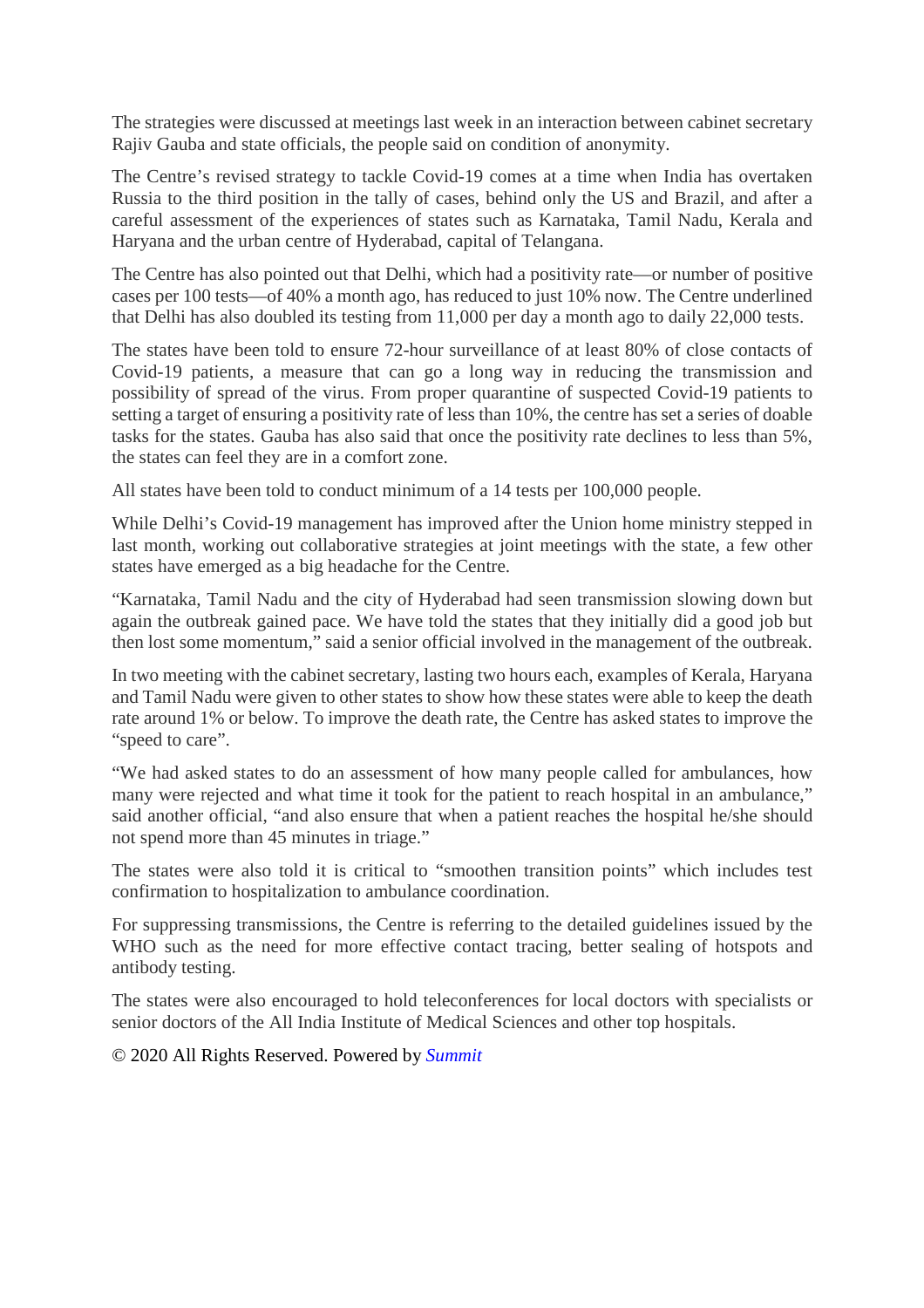#### **Pandemic**

### **What the pandemic has taught usProtect nature; invest in health; ensure a safety net for the poor; and enhance global cooperation (Hindustan Times: 2020707)**

https://epaper.hindustantimes.com/Home/ArticleView



Despite WHO coming in for criticism, India must continue cooperating with it and take advantage of its expertiseHT photo

The Covid-19 pandemic has taught India several painful lessons. The first is that we can no longer continue with the ruthless exploitation of nature. The climate crisis, erratic weather phenomena, pollution of air, land and ocean have pushed the country, and the world, to a dangerous brink. Unless this is reversed immediately, we are in for serious trouble by the end of the century. It is extraordinary that the lockdown period has led to nature regenerating. We saw blue skies again after many decades, pollution levels dropped, and several species of animals, birds and insects staged a comeback. We must try and ensure that these positive developments are sustained so that we do not revert to the old normal, but adopt a new normal vis-à-vis nature.

The second lesson is that India needs a drastic restructuring of its developmental plans which involves allocating at least 3% of the Gross Domestic Product (GDP) each to health and education. If the country does not strengthen these sectors, all plans of becoming a world-class power are doomed to fail. It has been a national failure that we have not done so since Independence. It is also clear that in a vast federal country such as India, a crisis like this demands close cooperation between the Centre and the states, regardless of which political party is in power. Health is a state subject, and in the final analysis, it is the states and the Union territories that have to deal with the crisis on the ground. This is an area where cooperative federalism rather than confrontational federalism is required.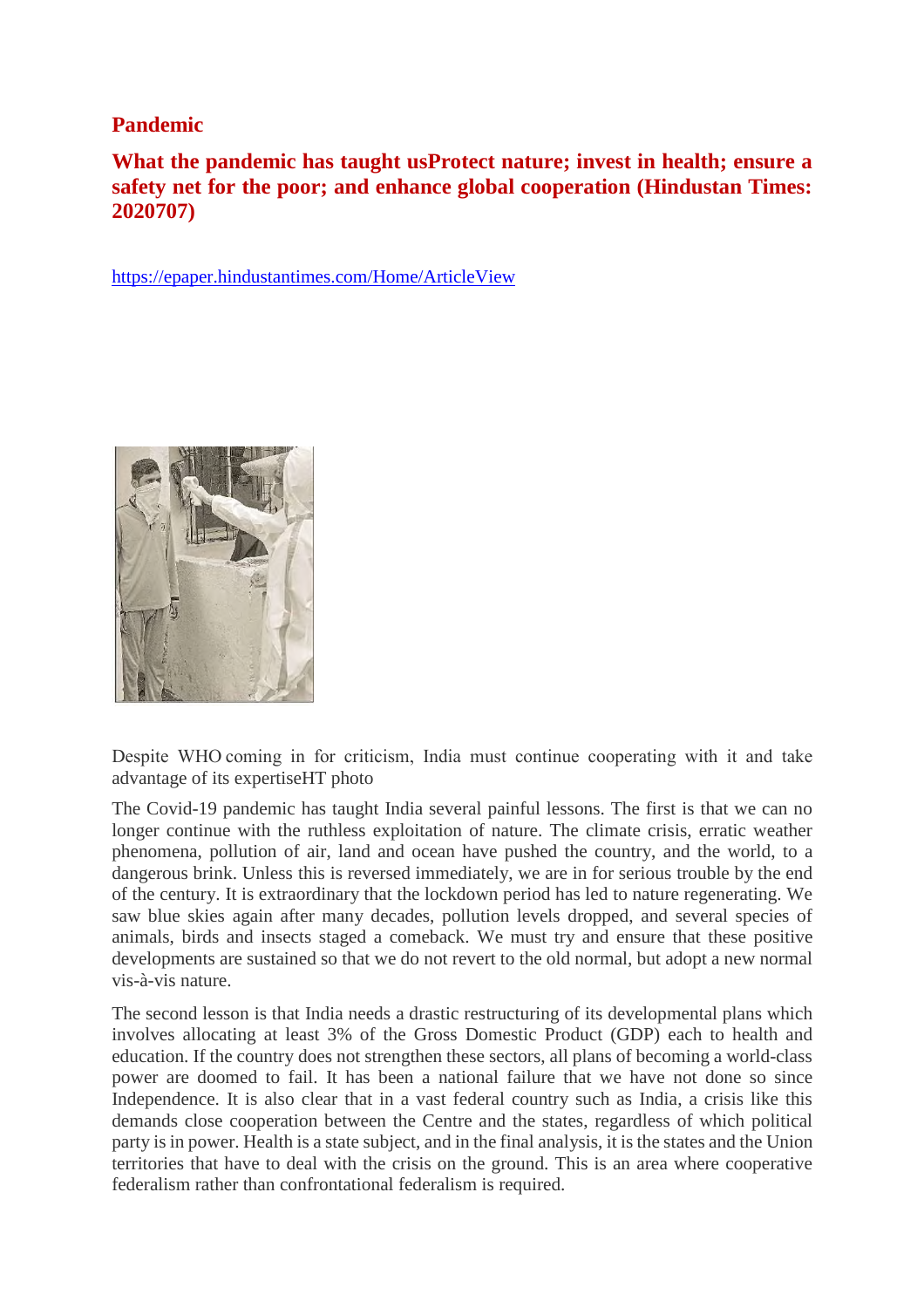Third, despite efforts of leaders such as the United States (US) President Donald Trump to trash the concept of globalisation, the fact remains that international collaboration in crises like this is essential. This applies to the quest for a vaccine as well as the availability of medicines and personal protective equipment. As our ancient concept of *Vasudhaiva Kutumbakam* (the world is one family) tells us, in the final analysis, no nation, howsoever great, can be an island unto itself. The human race will ultimately sink or swim together. We have some of the best scientists and researchers in the world, and several of India's laboratories are working overtime to find a vaccine against the coronavirus. Here again, cooperation with the laboratories in other countries will be of great value.

I led the Indian delegation to the World Health Organization (WHO) general conference on several occasions as health minister. In its building in Geneva, there is a beautiful Nataraja image that I presented to the then director-general Dr H Mahler when he visited Delhi to celebrate the eradication of smallpox worldwide. Despite WHO coming in for criticism recently, I feel we must continue to cooperate with it fully and take advantage of its organisational expertise.

The fourth lesson is that the intolerable sufferings of millions of migrant workers due to the sudden lockdown, and the lack of preparedness for their welfare, will remain a matter of deep shame to the nation. This teaches us that there has to be a safety net for the most vulnerable sections of society — the one-quarter of India's population that still lives below the poverty line. Apart from other measures, an assured minimum income credited directly into their accounts is the only way to achieve this. This is the least that India can do as a nation. This can be achieved with the restructuring of India's financial planning and reorienting its monetary policy.

Fifth, the virus has forced us to revisit family relationships and to extend support and affection, particularly to the elderly. Reports of increased domestic violence during the lockdown are disturbing. This is the opposite of what is needed. Existing laws need to be strictly enforced because any improper behaviour towards women, children or the elderly is unacceptable and against the tenets of Indian culture. The Covid-19 crisis has also impelled us to change personal lifestyles in a manner that unnecessary expenditure on luxury items has been minimised. That some of us can afford to spend on these is no justification for avoidable expenditure. The vulgar and grossly over-the-top engagement and wedding ceremonies, along with hugely wasteful banquets and receptions, should be restricted by law by designating a limited guest list, say, 50 people. With millions not getting one square meal a day, it is nothing short of criminal to waste so much money on so few.

Finally, the virus has taught us the benefits of silence and solitude so that we can look into ourselves and explore the deeper recesses of our consciousness. We are so involved in superficial activities that we seldom get time to look within. In the ultimate analysis, it is our inner consciousness that will express itself in our actions and relationships. If we can find deep within ourselves the divine light that is the core of our beings, this will uplift not only each individual but society at large.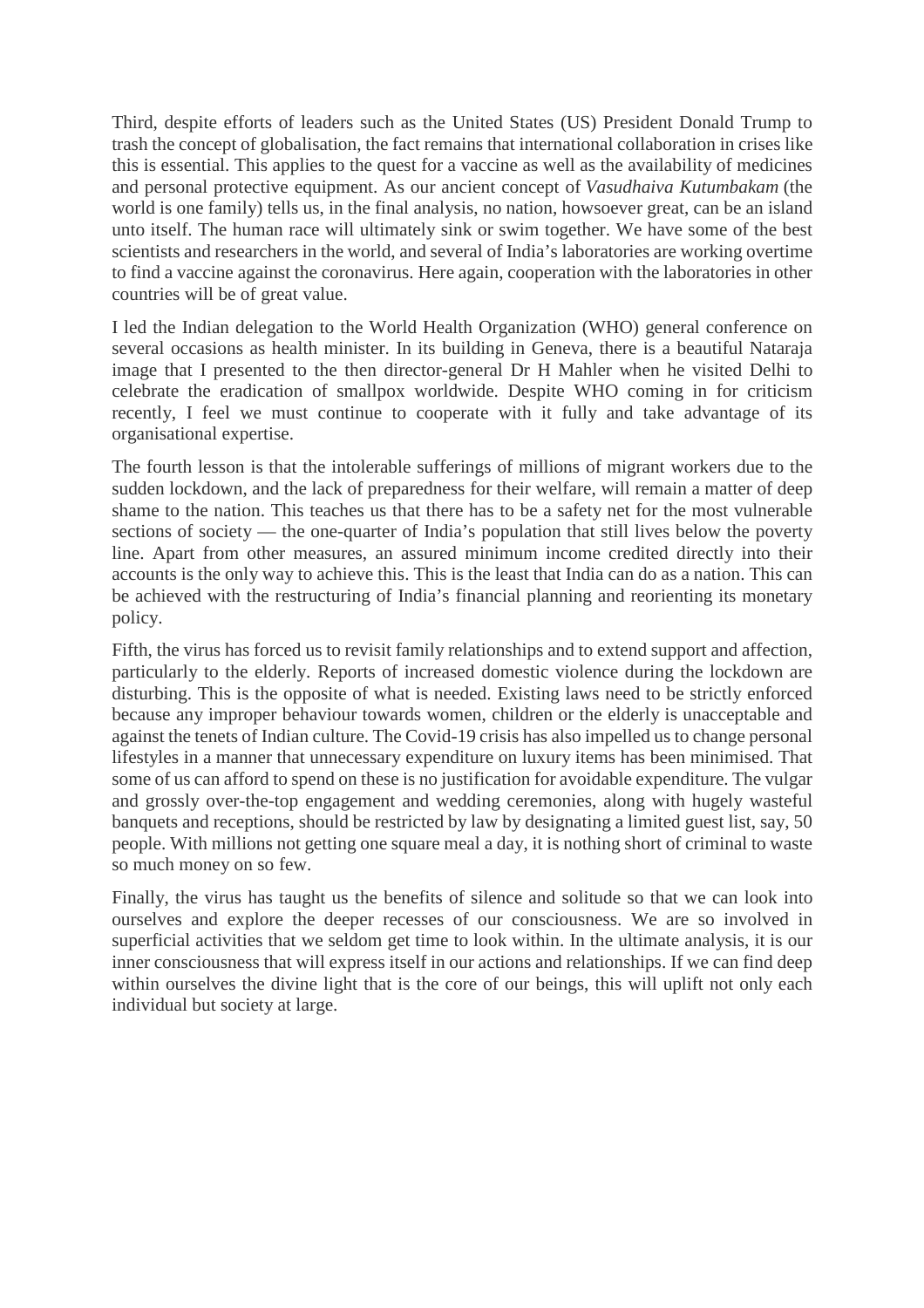#### WHO

Morning Digest: WHO reviewing report urging new guidance over airborne spread of coronavirus; 1.4 lakh families have reached annual MGNREGA work limit, and more (The Hindu: 2020707)

https://www.thehindu.com/news/national/morning-digest-july-7-2020/article32008520.ece

#### **Harmful microbes**

#### **Harmful microbes found on sewer pipe walls: Study (New Kerala: 7.7.2020)**

https://www.newkerala.com/news/2020/120316.htm

Researchers have found that the microbe-laden "biofilms" that cling to sewer walls often contain harmful, antibiotic-resistant bacteria and can withstand standard treatment to disinfect sewers.

The study, published in the journal Environmental Science Water Research iamp; Technology, also revealed that cleaning with bleach can reduce the density of biofilms but not entirely remove them, potentially leaving wastewater treatment workers and the public exposed to health risks.

"Given the current interest in wastewater-based epidemiology for monitoring the coronavirus, our study highlights the need to consider sewer processes and how best to combat pathogens," said senior author Nicole Fahrenfeld from the Rutgers University in the US. For the findings, the research team examined the microbe-laden "biofilms" that cling to sewer walls and even built a simulated sewer to study the germs that survive within.

They found that these biofilms often contain harmful, antibiotic-resistant bacteria and can withstand standard treatment to disinfect sewers. Cleaning with bleach can reduce the density of biofilms but not entirely remove them, potentially leaving wastewater treatment workers and the public exposed to health risks, the study said.

According to the researchers, disinfecting a sewer line may be a good idea before sewer maintenance is done, especially following events such as a disease outbreak or bioterrorism incident that might expose sewer lines to high-risk microbes. "Luckily, with respect to SARS-CoV-2, the coronavirus causing COVID-19, water and wastewater are not expected to be important transmission routes," the researcher said.

"Normally, what's flushed down a toilet goes to a wastewater treatment plant. But rainfall can cause overflows of untreated waste into bays, rivers, streams and other waterways," they wrote. The researchers said a potential worst-case scenario would be an infectious disease outbreak following a sewer overflow that releases wastewater, sewer solids and biofilms to surface water.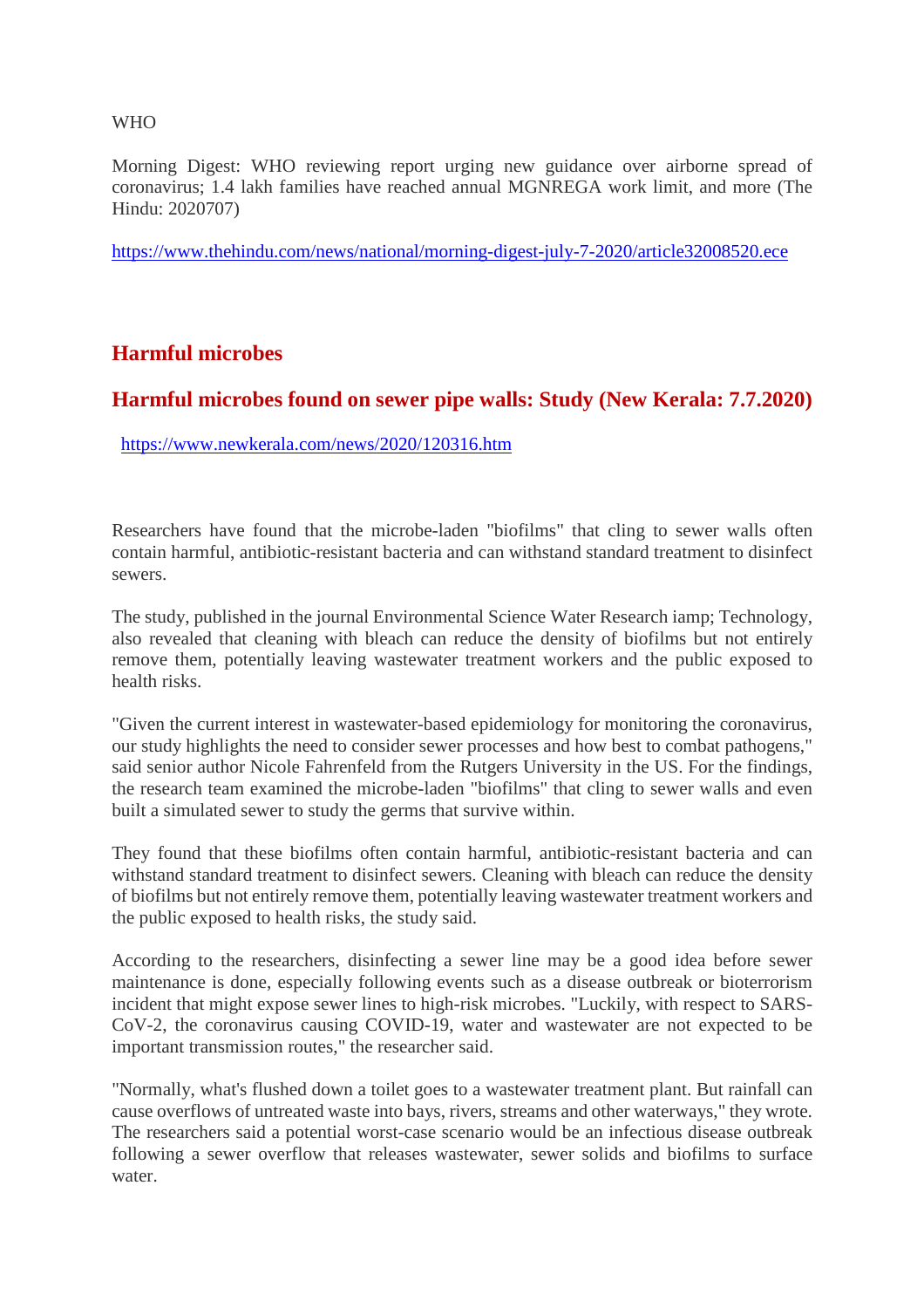"We will work to repeat a portion of our experiments to understand how long the coronavirus may linger in sewers and if that will impact monitoring of it in wastewater," Fahrenfeld noted.

### **High BP pills**

#### **High BP pills can also reduce colorectal cancer risk (New Kerala: 7.7.2020)**

Researchers have now claimed that medications commonly prescribed to treat high blood pressure may also reduce patients' colorectal cancer risk.

Angiotensin converting enzyme inhibitor (ACE-i) or angiotensin II receptor blocker (ARB) medications are prescribed for conditions such as heart failure, high blood pressure or heart disease. These medications inhibit or block angiotensin, a chemical that causes arteries to become narrow, the researchers said.

Doctors commonly prescribe these medications to people with high blood pressure to relax and open blood vessels, thereby lowering blood pressure.

The current study, published in the Hypertension, an American Heart Association journal, revealed that taking these medications may also reduce colorectal cancer risk.

"Our results provide new insights on a potential role of these medications for colorectal cancer prevention," said study author Wai K Leung from the University of Hong Kong in Hong Kong.

"This is the first study to show the potential beneficial effects of ACE inhibitors and ARBs on colorectal cancer development, based on a large group of patients who were colorectal cancerfree at the beginning of the study," Leung added.

The roles of ACE inhibitors and ARBs on cancer development are controversial and, in some cases, study findings are conflicting. Results of previous studies have been limited by several factors including a small number of patients and data only on short-term follow-ups.

For the present study, the research team reviewed health records of 187,897 adult patients in Hong Kong from 2005 to 2013, with a negative baseline colonoscopy for colorectal cancer. The analysis found that those who took hypertension medications such as ACE-i or ARBs had a 22 per cent lower risk of developing colorectal cancer in the subsequent three years.

The benefits of ACE-i and ARBs were seen in patients 55 or older and those with a history of colon polyps and the benefit associated with the medications were limited to the first three years after the negative baseline colonoscopy.

"While ACE-i and ARBs are taken by patients with high blood pressure, heart failure and kidney diseases, the reduction in colorectal cancer risk may be an additional factor for physicians to consider when choosing anti-hypertensive medications," Leung said.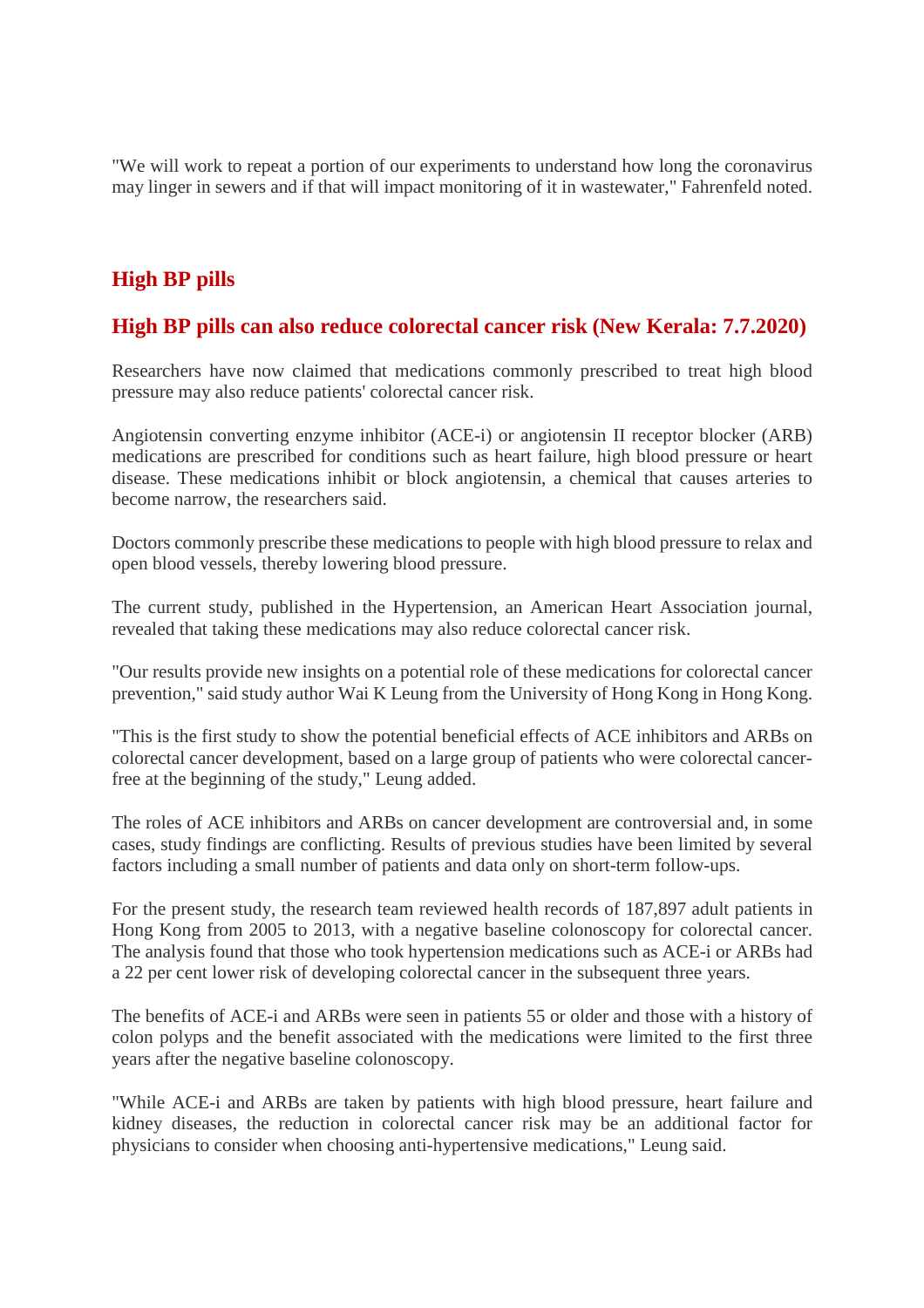Researchers noted that the results should be verified with a prospective randomised controlled study, which would actively follow patients to determine the potential benefits of these medications on colorectal cancer risk.

#### **Asthma, allergies**

#### **Study finds asthma, allergies more common in teens who stay up late (New Kerala: 7.7.2020)**

https://www.newkerala.com/news/2020/119942.htm

Teenagers who prefer to stay up late and wake later in the morning are more likely to suffer from asthma and allergies compared to those who sleep and wake earlier, according to a study.

The recent study was published in the journal ERJ Open Research.

Asthma symptoms are known to be strongly linked to the body's internal clock, but this is the first study to look at how individual sleep preferences influence asthma risk in teenagers.

Researchers say the study reinforces the importance of sleep timing for teenagers and opens up a new channel of research into how sleep affects teenagers' respiratory health.

The study was led by Dr Subhabrata Moitra from the division of pulmonary medicine at the University of Alberta, Canada, who carried out the research while at the Barcelona Institute for Global Health, Spain.

He said "Asthma and allergic diseases are common in children and adolescents across the world and the prevalence is increasing. We know some of the reasons for this increase, such as exposure to pollution and tobacco smoke, but we still need to find out more.

"Sleep and the 'sleep hormone' melatonin are known to influence asthma, so we wanted to see if adolescents' preference for staying up late or going to bed early could be involved in their asthma risk."

The study involved 1,684 adolescents living in West Bengal, India, aged 13 or 14 years, who were taking part in the Prevalence and Risk Factors of Asthma and Allergy-Related Diseases among Adolescents (PERFORMANCE) study.

Each participant was asked about any wheezing, asthma, or symptoms of allergic rhinitis, such as a runny nose and sneezing. They were asked a series of questions to judge whether they were 'evening types', 'morning types' or in between, such as what time of the evening or night they tend to feel tired, when they would choose to wake up, and how tired they feel first thing in the morning.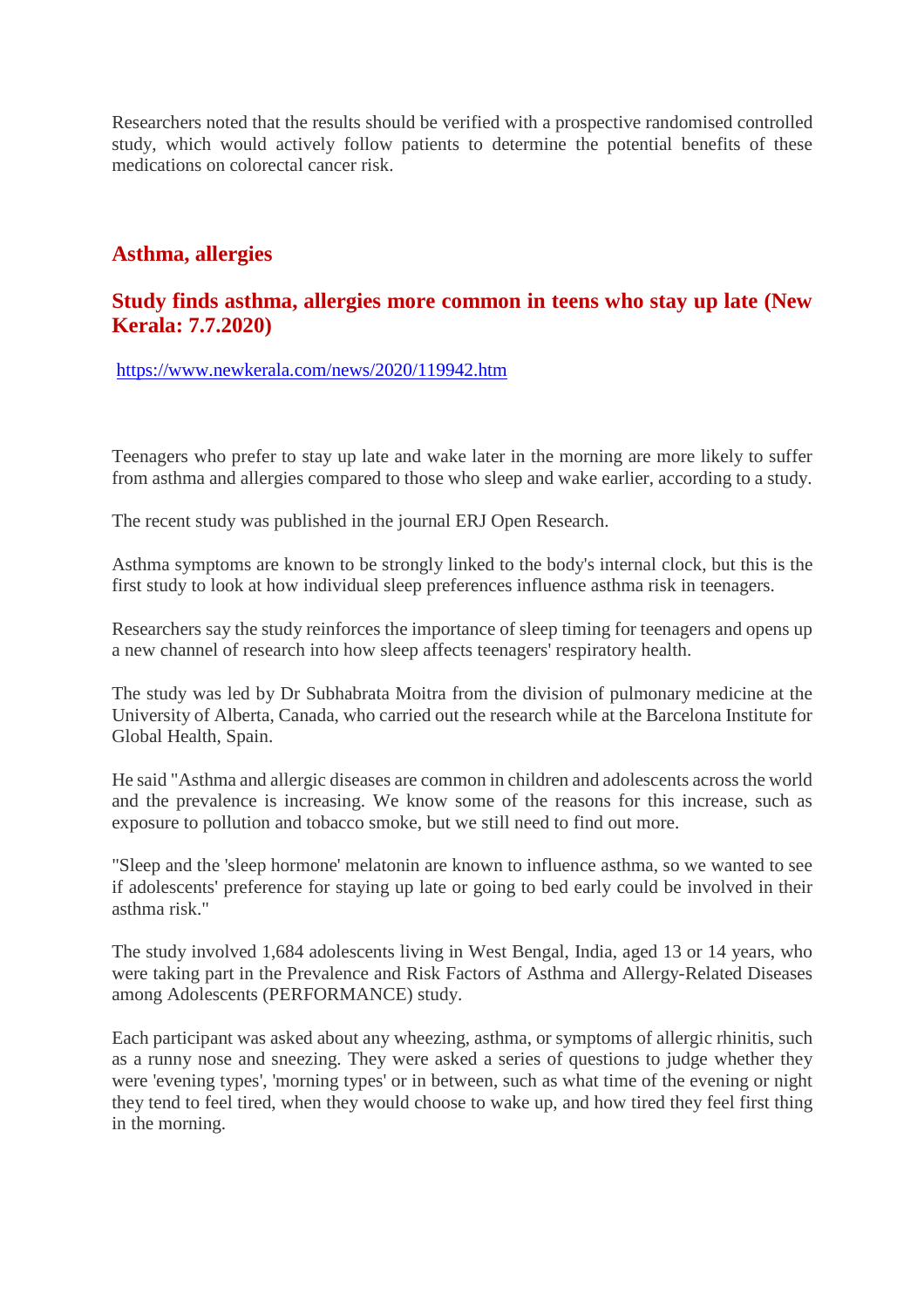Researchers compared the teenagers' symptoms with their sleep preferences, taking into account other factors that are known to affects asthma and allergies, such as where the participants live and whether their family members smoke

They found that the chance of having asthma was around three times higher in teens who prefer to sleep later compared to those who preferred to sleep earlier. They also found the risk of suffering allergic rhinitis was twice as high in late-sleepers compared to early-sleepers.

Dr Moitra adds "Our results suggest there's a link between preferred sleep time, and asthma and allergies in teenagers. We can't be certain that staying up late is causing asthma, but we know that the sleep hormone melatonin is often out of sync in late-sleepers and that could, in turn, be influencing teenagers allergic response.

"We also know that children and young people are increasingly exposed to the light from mobile phone, tablets, and other devices, and staying up later at night. It could be that encouraging teenagers to put down their devices and get to bed a little earlier would help decrease the risk of asthma and allergies. That's something that we need to study more."

A second phase of the PERFORMANCE study is scheduled in 2028-29, which means it will be possible to repeat the study with a new group of teenagers to see if there has been any change in teenagers sleeping habits and their respiratory health. Dr Moitra and his team also hope to quantify their findings by taking objective measurements of participants' lung function and sleep time.

Professor Thierry Troosters is President of the European Respiratory Society and was not involved in the research. He said "We need to know much more about why asthma and allergies are rising in children and teenager and, hopefully, find ways to reduce these conditions.

"This is the first study to examine the possible role of different sleep preferences in teenagers' risk of asthma and allergies, and it opens up an interesting and important new line of research. We already know that sleeping well is important for physical and mental health, so we should continue to encourage teenagers to get a good night's sleep."

Nutrition, exercise counselling

Study suggests fathers are more likely to be referred for nutrition, exercise counselling (New Kerala: 7.7.2020)

#### https://www.newkerala.com/news/2020/119932.htm

Philadelphia , July 6: Overweight, obese men who are fathers are more likely to be referred for nutrition or exercise counselling as compared to the men without children, suggests a new study published by Elsevier in the Journal of Nutrition Education and Behaviour.

Researchers from the UPMC Children's Hospital of Pittsburgh and the University of Pittsburgh School of Nursing studied 2,562 men visiting their medical provider for both routine and sick visits. This study corroborates other researchers' findings that only 20 per cent to 40 per cent of obese patients report receiving nutrition or weight loss counselling.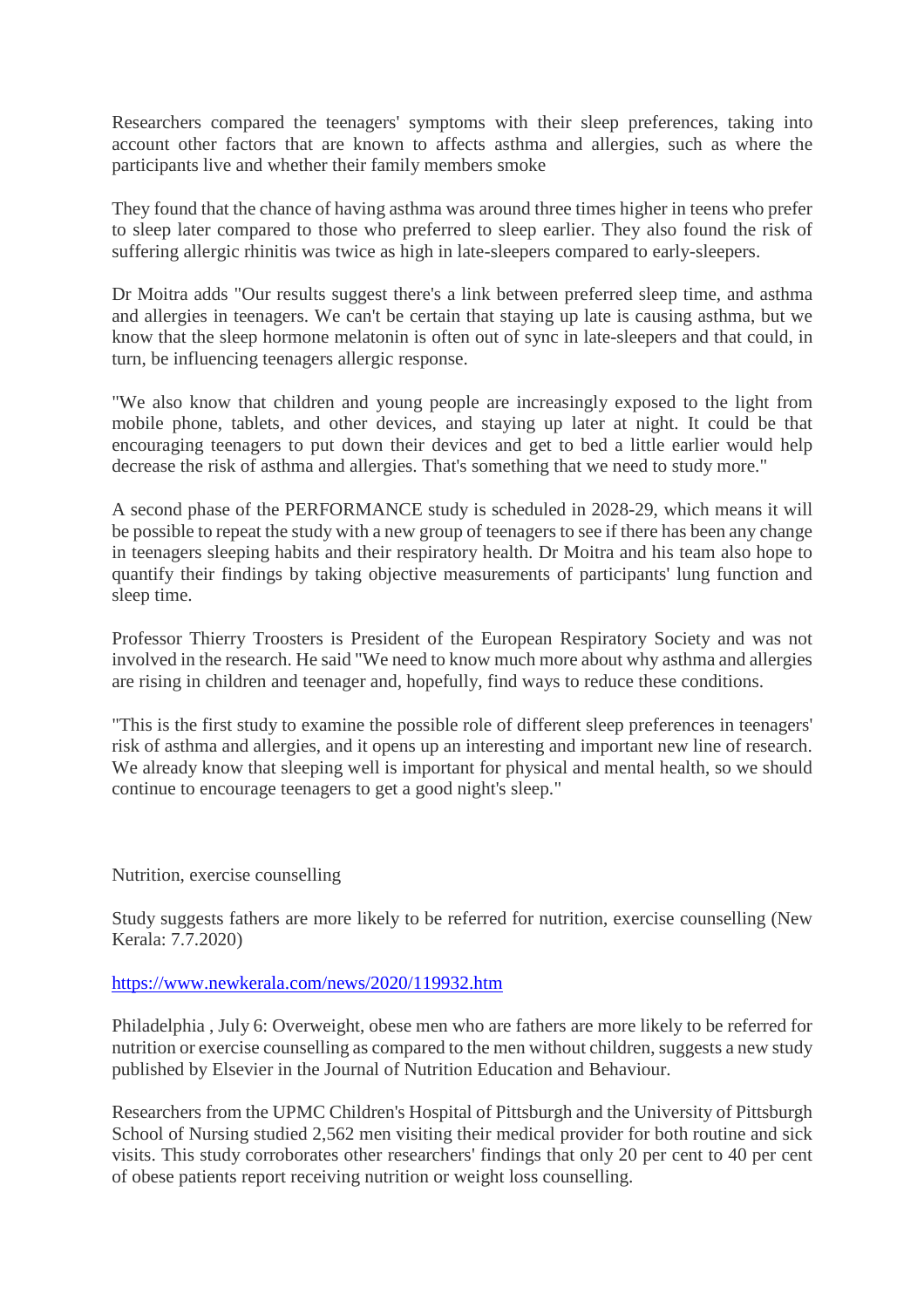"There's more research showing that fathers play a central role in child development but also in their weight-related health outcomes," said lead study author Alicia Boykin, MD, MS, Division of Adolescent and Young Adult Medicine, UPMC Children's Hospital of Pittsburgh, Pittsburgh, PA, USA. "It's critical to address healthy diets and physical activity among men who are already fathers, but also among men who may become fathers soon in the future."

As previous research has shown, fathers' commitment to their children has increased as evidenced by the increased time (doubled) that fathers spend on a child's care. Researchers have documented that fathers are more committed to weight programs that enable them to support their children (and families) and focus on child health and well-being rather than solely on their own health. "Men are willing to make positive changes during fatherhood and the results may suggest that providers are capitalizing on this time," Dr Boykin said.

This study furthers a general understanding of weight-related practices and management during clinic visits for men, in general, and fathers, in particular.

"I think that given the link between paternal obesity and child obesity, providers have a great opportunity to positively influence family outcomes, so not just the health outcomes for their patients, but also the health outcomes for their patients' children. The next step would include understanding adult provider motivators for referring, but also understanding the type of interventions that providers refer fathers to for nutrition and exercise counselling."

#### **Mitigate airborne spread of COVID-19**

#### **Mitigate airborne spread of COVID-19, 239 scientists urge WHO (New Kerala: 7.7.2020)**

#### https://www.newkerala.com/news/2020/119835.htm

It is time to recognise and mitigate airborne transmission of COVID-19, says a plea to the World Health Organization (WHO) issued by 239 scientists from around the world.

The scientists suggest that while measures like washing hands and maintaining social distance are important, they may not be enough to arrest the rapid spread of the disease.

The measures that need to be taken to mitigate airborne transmission include providing sufficient and effective ventilation -- supply clean outdoor air, minimise recirculating air - particularly in public buildings, workplace environments, schools, hospitals, and aged care homes, they said.

Supplementing general ventilation with airborne infection controls such as local exhaust, high efficiency air filtration, and germicidal ultraviolet lights can be useful, according to the plea set to be published in the journal Clinical Infectious Diseases.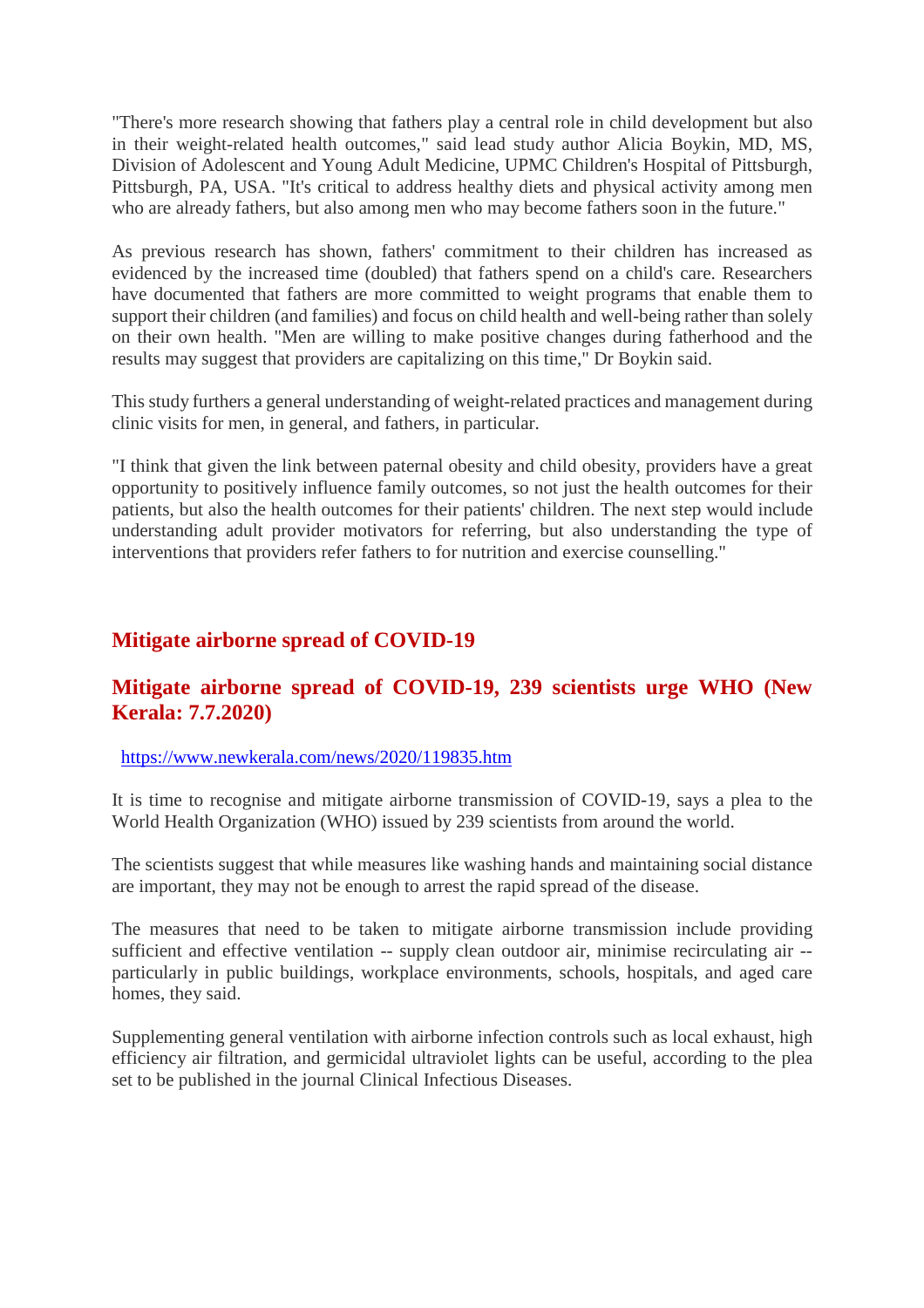They said that it is important to avoid overcrowding, particularly in public transport and public buildings.

Led by air quality and health expert Lidia Morawska, Professor at the Queensland University of Technology in Australia, the appeal is to address the overwhelming research finding that an infected person exhales airborne virus droplets when breathing and talking that can travel further than the current 1.5 metre social distance requirement.

"We are concerned that people may think they are fully protected by following the current recommendations, but in fact, additional airborne precautions are needed to further reduce the spread of the virus," Morawska said.

The WHO has maintained that Covid-19 infection is primarily transmitted by respiratory droplets expelled by infected people.

In its update on June 29, the UN health body said that in the context of Covid-19, airborne transmission may be possible in specific circumstances and settings related to Covid-19 treatment.

So the current WHO recommendations emphasise the importance of rational and appropriate use of all personal protective equipment, not only masks, which requires correct and rigorous behaviour from health care workers.

Professor Morawska said several retrospective studies of the SARS epidemic had shown that airborne transmission was the most likely mechanism that explained the spatial pattern of infections.

"For example, a recent study analysed the data and video records in a restaurant where three separate groups of diners contracted Covid-19, observed no evidence of direct or indirect contact between the three groups, but modelled how the transmission occurred through the air," Morawska said.

The 239 signatories from 32 countries come from many different areas of science and engineering, including virology, aerosol physics, flow dynamics, exposure and epidemiology, medicine, and building engineering.

"Studies by the signatories and other scientists have demonstrated beyond any reasonable doubt that viruses are exhaled in microdroplets small enough to remain aloft in the air and pose a risk of exposure beyond one to two metre by an infected person," Morawska said.

"At typical indoor air velocities, a 5-micron droplet will travel tens of metres, much greater than the scale of a typical room while settling from a height of 1.5m above the floor."

#### **Flu (Hindustan: 7.7.2020)**